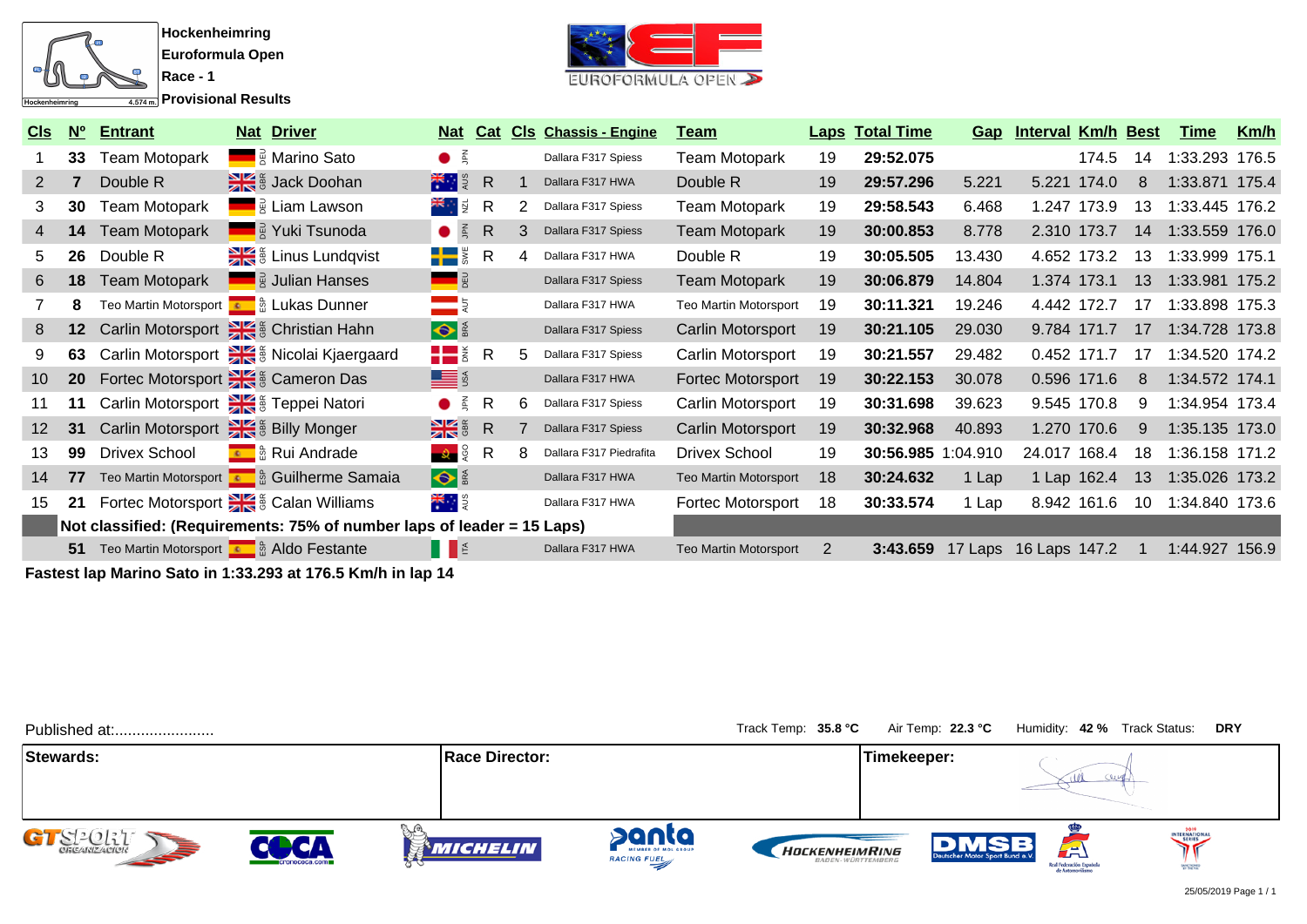

**Provisional Results by Class**



| <u>CIs</u>   | N <sup>o</sup> | <b>Entrant</b>       | <b>Nat Driver</b>                                                      | <u>Nat</u>                    | Cat          |    | <b>CIs Chassis - Engine</b> | <u>Team</u>           |    | <b>Laps Total Time</b> |        | Gap Interval Km/h Best |             |    | <u>Time</u>    | <u>Km/h</u> |
|--------------|----------------|----------------------|------------------------------------------------------------------------|-------------------------------|--------------|----|-----------------------------|-----------------------|----|------------------------|--------|------------------------|-------------|----|----------------|-------------|
|              | 33             | Team Motopark        | <b>Example 3</b> Marino Sato                                           | $\bullet$ $\frac{2}{3}$       |              |    | Dallara F317 Spiess         | <b>Team Motopark</b>  | 19 | 29:52.075              |        |                        | 174.5       | 14 | 1:33.293       | 176.5       |
| $\mathbf{2}$ | 18             | <b>Team Motopark</b> | <b>E</b> a Julian Hanses                                               |                               |              |    | Dallara F317 Spiess         | <b>Team Motopark</b>  | 19 | 30:06.879              | 14.804 | 14.804 173.1           |             | 13 | 1:33.981 175.2 |             |
| 3.           | 8              |                      | Teo Martin Motorsport <b>Com</b> & Lukas Dunner                        | $=$ 5                         |              |    | Dallara F317 HWA            | Teo Martin Motorsport | 19 | 30:11.321              | 19.246 | 4.442 172.7            |             | 17 | 1:33.898       | 175.3       |
| 4            | 12             |                      | Carlin Motorsport : Execution Hahn                                     | $\bullet$                     |              |    | Dallara F317 Spiess         | Carlin Motorsport     | 19 | 30:21.105              | 29.030 |                        | 9.784 171.7 | 17 | 1:34.728 173.8 |             |
| 5.           | 20             |                      | Fortec Motorsport Stee & Cameron Das                                   | <u>LE</u> §                   |              |    | Dallara F317 HWA            | Fortec Motorsport     | 19 | 30:22.153              | 30.078 |                        | 1.048 171.6 | -8 | 1:34.572 174.1 |             |
| 6            | 77             |                      | Teo Martin Motorsport <b>Com</b> & Guilherme Samaia                    | $\bullet$                     |              |    | Dallara F317 HWA            | Teo Martin Motorsport | 18 | 30:24.632              | 1 Lap  |                        | 1 Lap 162.4 | 13 | 1:35.026 173.2 |             |
|              | 21             |                      | Fortec Motorsport State & Calan Williams                               | <del>भ</del> ्र∺ाइ            |              |    | Dallara F317 HWA            | Fortec Motorsport     | 18 | 30:33.574              | 1 Lap  | 8.942 161.6            |             | 10 | 1:34.840 173.6 |             |
|              |                |                      | Not classified: (Requirements: 75% of number laps of leader = 15 Laps) |                               |              |    |                             |                       |    |                        |        |                        |             |    |                |             |
|              | 51             |                      | Teo Martin Motorsport <b>Com</b> & Aldo Festante                       | $\blacksquare$                |              |    | Dallara F317 HWA            | Teo Martin Motorsport | 2  | 3:43.659               |        | 17 Laps 16 Laps 147.2  |             |    | 1:44.927 156.9 |             |
|              |                | <b>Rookie</b>        |                                                                        |                               |              |    |                             |                       |    |                        |        |                        |             |    |                |             |
|              |                | Double R             | ₩€ <sub>®</sub> Jack Doohan                                            | <del>≭</del> ∵ ३              | $\mathsf{R}$ |    | Dallara F317 HWA            | Double R              | 19 | 29:57.296              |        |                        | 174.0       | 8  | 1:33.871 175.4 |             |
| 2            | 30             | <b>Team Motopark</b> | <b>Example 1</b> $\frac{1}{2}$ Liam Lawson                             | <del>⊁</del> ਵਾਸਕ             | R            | 2  | Dallara F317 Spiess         | <b>Team Motopark</b>  | 19 | 29:58.543              | 6.468  |                        | 1.247 173.9 | 13 | 1:33.445 176.2 |             |
| 3.           | 14             | Team Motopark        | <b>Example 2 Yuki Tsunoda</b>                                          | $\bullet$ $\leq$              | R            | 3  | Dallara F317 Spiess         | <b>Team Motopark</b>  | 19 | 30:00.853              | 8.778  | 2.310 173.7            |             | 14 | 1:33.559       | 176.0       |
| 4            | 26             | Double R             | a Einus Lundqvist                                                      | $\frac{1}{2}$ $\frac{1}{2}$ R |              | 4  | Dallara F317 HWA            | Double R              | 19 | 30:05.505              | 13.430 |                        | 4.652 173.2 | 13 | 1:33.999 175.1 |             |
| 5.           | 63             | Carlin Motorsport    | Size is Nicolai Kjaergaard                                             | HH ž                          | $\mathsf{R}$ | 5. | Dallara F317 Spiess         | Carlin Motorsport     | 19 | 30:21.557              | 29.482 | 16.052 171.7           |             | 17 | 1:34.520 174.2 |             |
| 6            | 11             | Carlin Motorsport    | Feppei Natori                                                          | $\bullet$ $\leq$              | R            | 6. | Dallara F317 Spiess         | Carlin Motorsport     | 19 | 30:31.698              | 39.623 | 10.141 170.8           |             | 9  | 1:34.954 173.4 |             |
|              | 31             | Carlin Motorsport    | Billy Monger                                                           | $\frac{1}{\sqrt{2}}$          | $\mathsf{R}$ |    | Dallara F317 Spiess         | Carlin Motorsport     | 19 | 30:32.968              | 40.893 |                        | 1.270 170.6 | -9 | 1:35.135 173.0 |             |
| 8            | 99             | <b>Drivex School</b> | <b>Review</b> & Rui Andrade                                            |                               | R            |    | Dallara F317 Piedrafita     | <b>Drivex School</b>  | 19 | 30:56.985 1:04.910     |        | 24.017 168.4           |             | 18 | 1:36.158 171.2 |             |

**Fastest lap Marino Sato in 1:33.293 at 176.5 Km/h in lap 14**

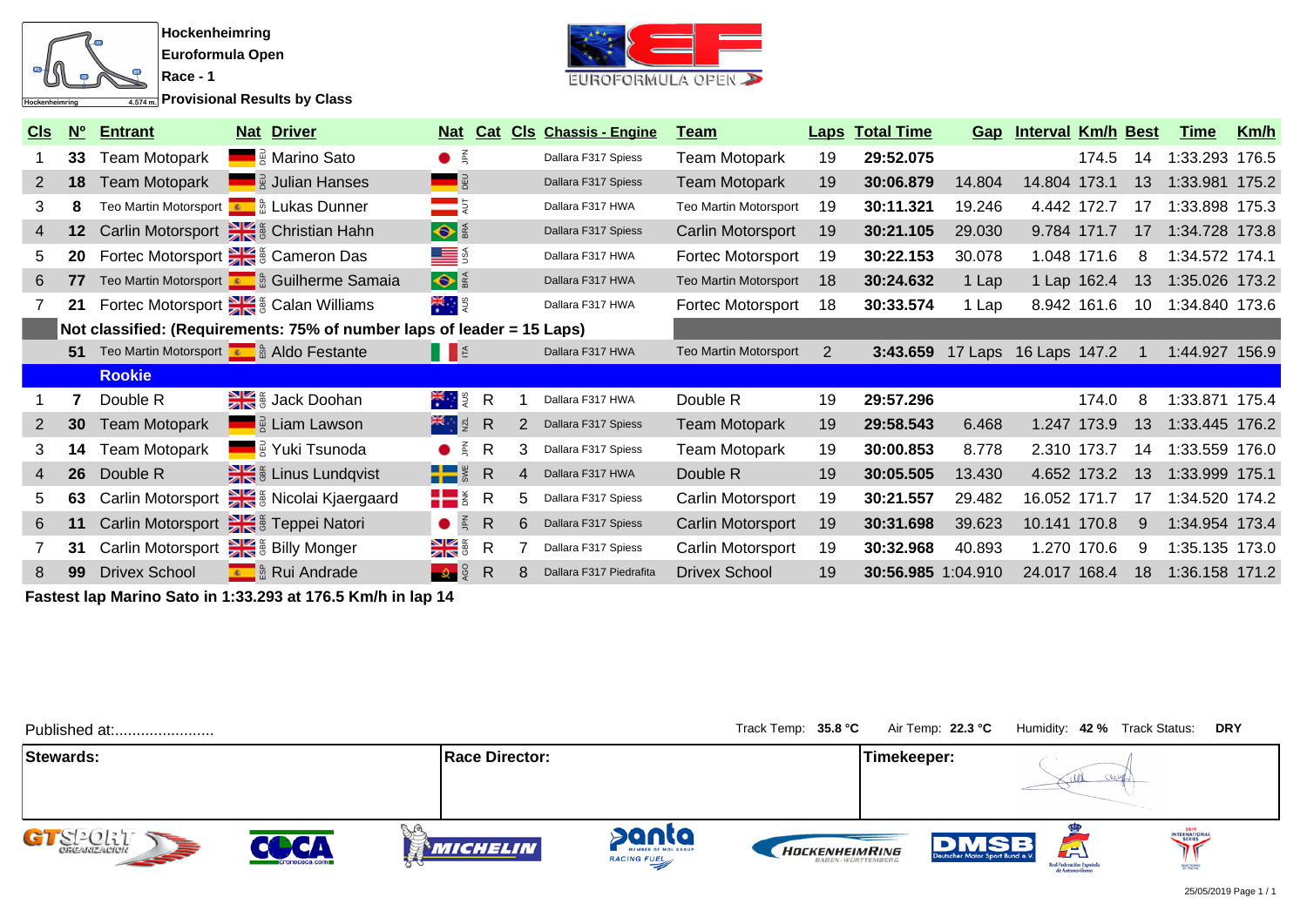

**Provisional Classification by Driver Fastest Lap** 



| <b>Clas</b>    | $\overline{\mathsf{N}_{0}}$ | <b>Entrant</b>               | <b>Driver</b><br><u>Nat</u>         | <u>Nat</u>                                                                 | Cat            |   | <b>Clas Chassis - Engine</b> | <u>Team</u>                  | <u>Laps</u>    | <b>Best</b> | <u>Time</u> | Gap    | <b>Interval</b> | Km/h  |
|----------------|-----------------------------|------------------------------|-------------------------------------|----------------------------------------------------------------------------|----------------|---|------------------------------|------------------------------|----------------|-------------|-------------|--------|-----------------|-------|
|                | 33                          | Team Motopark                | R Marino Sato                       | $\bullet$ $\frac{2}{3}$                                                    |                |   | Dallara F317 Spiess          | <b>Team Motopark</b>         | 19             | 14          | 1:33.293    |        |                 | 176.5 |
| $\overline{2}$ | 30                          | Team Motopark                | <b>E</b> Eiam Lawson                | <del>⊁€</del> ਼ਾ ਕੁ                                                        | $\overline{R}$ |   | Dallara F317 Spiess          | <b>Team Motopark</b>         | 19             | 13          | 1:33.445    | 0.152  | 0.152           | 176.2 |
| 3              | 14                          | Team Motopark                | <b>R</b> Yuki Tsunoda               | $\bullet$ $\frac{2}{3}$                                                    | R              |   | Dallara F317 Spiess          | Team Motopark                | 19             | 14          | 1:33.559    | 0.266  | 0.114           | 176.0 |
| $\overline{4}$ |                             | Double R                     | ack Doohan                          | <del>≫</del>                                                               | R.             | 3 | Dallara F317 HWA             | Double R                     | 19             | 8           | 1:33.871    | 0.578  | 0.312           | 175.4 |
| 5.             |                             | <b>Teo Martin Motorsport</b> | E a Lukas Dunner                    | $=$ 5                                                                      |                |   | Dallara F317 HWA             | <b>Teo Martin Motorsport</b> | 19             | 17          | 1:33.898    | 0.605  | 0.027           | 175.3 |
| 6              | 18                          | <b>Team Motopark</b>         | <b>E</b> a Julian Hanses            | <b>SED</b>                                                                 |                |   | Dallara F317 Spiess          | <b>Team Motopark</b>         | 19             | 13          | 1:33.981    | 0.688  | 0.083           | 175.2 |
|                | 26                          | Double R                     | Linus Lundqvist                     | $\blacksquare$                                                             | R              | 4 | Dallara F317 HWA             | Double R                     | 19             | 13          | 1:33.999    | 0.706  | 0.018           | 175.1 |
| 8              | 63                          | <b>Carlin Motorsport</b>     | Se is Nicolai Kjaergaard            | $\blacksquare$                                                             | R              | 5 | Dallara F317 Spiess          | Carlin Motorsport            | 19             | 17          | 1:34.520    | 1.227  | 0.521           | 174.2 |
| 9              | 20                          | Fortec Motorsport            | E & Cameron Das                     | <u>LE</u> S                                                                |                |   | Dallara F317 HWA             | Fortec Motorsport            | 19             | 8           | 1:34.572    | 1.279  | 0.052           | 174.1 |
| 10             | 12 <sup>°</sup>             | Carlin Motorsport            | & Execution Hahn                    | $\bullet$                                                                  |                |   | Dallara F317 Spiess          | Carlin Motorsport            | 19             | 17          | 1:34.728    | 1.435  | 0.156           | 173.8 |
| 11             | 21                          | Fortec Motorsport            | E & Calan Williams                  | <del>≭</del> ंई                                                            |                |   | Dallara F317 HWA             | Fortec Motorsport            | 18             | 10          | 1:34.840    | 1.547  | 0.112           | 173.6 |
| 12             | 11                          | Carlin Motorsport            | E & Teppei Natori                   | $\bullet$ $\frac{2}{3}$                                                    | $\mathsf{R}$   | 6 | Dallara F317 Spiess          | Carlin Motorsport            | 19             | 9           | 1:34.954    | 1.661  | 0.114           | 173.4 |
| 13             | 77                          | Teo Martin Motorsport        | E ∴ <mark>A</mark> Guilherme Samaia | $\bullet$                                                                  |                |   | Dallara F317 HWA             | Teo Martin Motorsport        | 18             | 13          | 1:35.026    | 1.733  | 0.072           | 173.2 |
| 14             | 31                          | Carlin Motorsport            | • Billy Monger                      | $\frac{N}{N}$                                                              | R              |   | Dallara F317 Spiess          | Carlin Motorsport            | 19             | 9           | 1:35.135    | 1.842  | 0.109           | 173.0 |
| 15             | 99                          | <b>Drivex School</b>         | E a a Rui Andrade                   | ಿತಿ−ಶ್                                                                     | R              | 8 | Dallara F317 Piedrafita      | Drivex School                | 19             | 18          | 1:36.158    | 2.865  | 1.023           | 171.2 |
| 16             | 51                          | Teo Martin Motorsport        | E & Aldo Festante                   | $\begin{array}{ c c c c c }\hline \quad \  & \quad \  & \quad \end{array}$ |                |   | Dallara F317 HWA             | <b>Teo Martin Motorsport</b> | $\overline{2}$ |             | 1:44.927    | 11.634 | 8.769           | 156.9 |













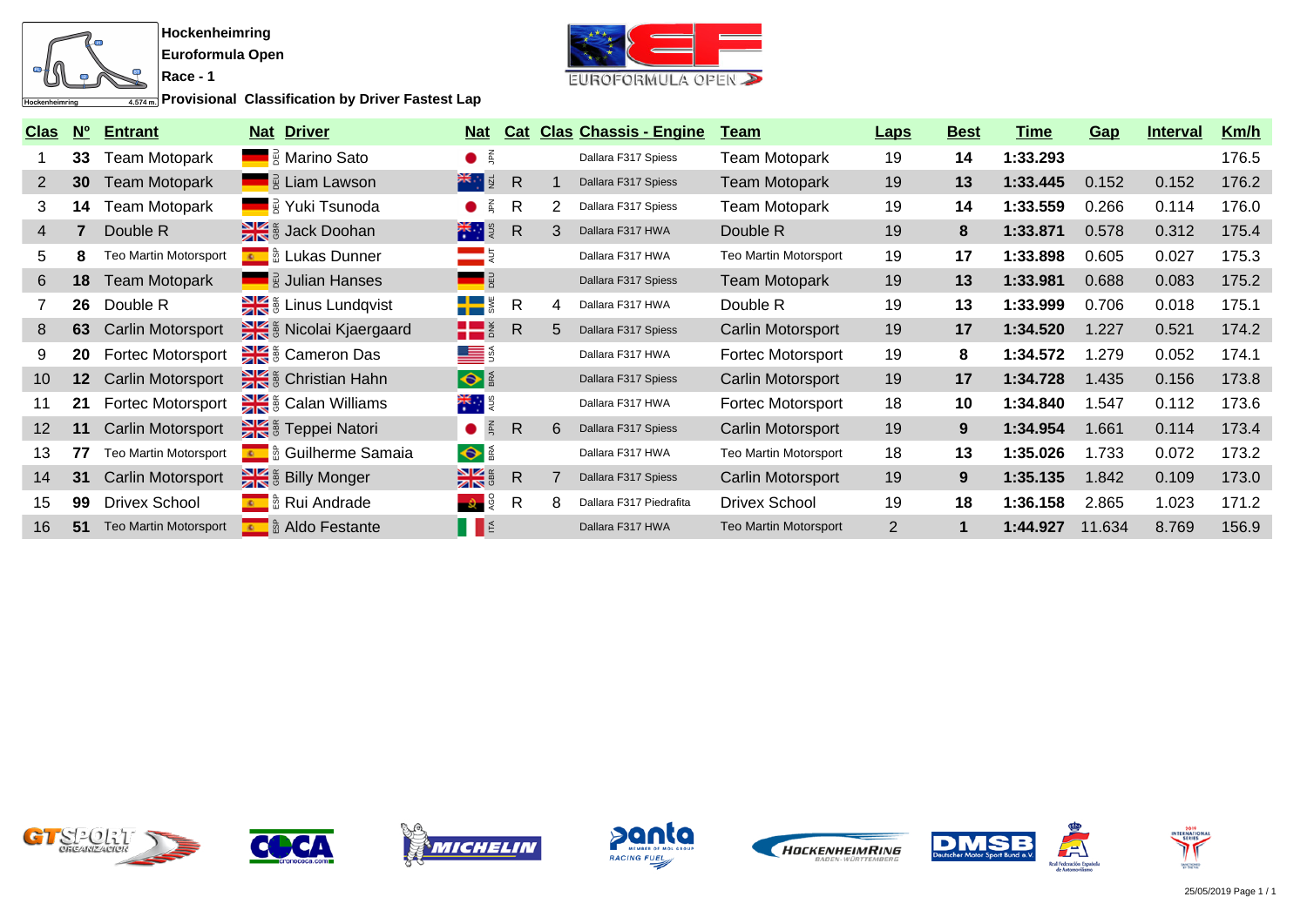

**<u>A.574m.</u>** Distance and Speed Average



| <u>Clas</u>     | $\underline{\mathbf{N}}$ <sup>o</sup> | <b>Entrant</b>               |    | <b>Nat Driver</b>                                                      | <u>Nat</u>                                              | <u>Cat</u>   |   | <b>Clas Chassis - Engine</b> | <u>Team</u>                  | <b>Laps</b>    | <b>Distance</b> | <b>Total Time</b> | Km/h  |
|-----------------|---------------------------------------|------------------------------|----|------------------------------------------------------------------------|---------------------------------------------------------|--------------|---|------------------------------|------------------------------|----------------|-----------------|-------------------|-------|
|                 | 33                                    | Team Motopark                |    | ■ a Marino Sato                                                        | $\bullet$ $\frac{2}{3}$                                 |              |   | Dallara F317 Spiess          | <b>Team Motopark</b>         | 19             | 86.90           | 29:52.075         | 174.5 |
| 2               |                                       | Double R                     |    | <b>Example 3</b> Jack Doohan                                           | 大门                                                      | $\mathsf{R}$ |   | Dallara F317 HWA             | Double R                     | 19             | 86.90           | 29:57.296         | 174.0 |
| 3               | 30                                    | Team Motopark                |    | <b>E</b> Liam Lawson                                                   | ¥ं ⊵                                                    | R            | 2 | Dallara F317 Spiess          | Team Motopark                | 19             | 86.90           | 29:58.543         | 173.9 |
| 4               | 14                                    | Team Motopark                |    | <b>Example 3</b> Yuki Tsunoda                                          | $\vec{E}$                                               | $\mathsf{R}$ | 3 | Dallara F317 Spiess          | <b>Team Motopark</b>         | 19             | 86.90           | 30:00.853         | 173.7 |
| 5               | 26                                    | Double R                     | ▓▓ | Linus Lundqvist                                                        | $\blacksquare$                                          | R            | 4 | Dallara F317 HWA             | Double R                     | 19             | 86.90           | 30:05.505         | 173.2 |
| $6^{\circ}$     | 18                                    | <b>Team Motopark</b>         |    | <b>Example 3</b> Julian Hanses                                         | <b>SED</b>                                              |              |   | Dallara F317 Spiess          | <b>Team Motopark</b>         | 19             | 86.90           | 30:06.879         | 173.1 |
|                 | 8                                     | Teo Martin Motorsport        |    | <b>Revenue 1</b> & Lukas Dunner                                        |                                                         |              |   | Dallara F317 HWA             | Teo Martin Motorsport        | 19             | 86.90           | 30:11.321         | 172.7 |
| 8               | 12 <sup>°</sup>                       | Carlin Motorsport            |    | Christian Hahn                                                         | $\bullet$                                               |              |   | Dallara F317 Spiess          | Carlin Motorsport            | 19             | 86.90           | 30:21.105         | 171.7 |
| 9               | 63                                    | Carlin Motorsport            |    | Signal Kjaergaard                                                      | $\blacksquare$                                          | R            | 5 | Dallara F317 Spiess          | Carlin Motorsport            | 19             | 86.90           | 30:21.557         | 171.7 |
| 10 <sup>°</sup> | <b>20</b>                             | <b>Fortec Motorsport</b>     |    | <b>Example 3</b> Cameron Das                                           | <b>LE</b> S                                             |              |   | Dallara F317 HWA             | <b>Fortec Motorsport</b>     | 19             | 86.90           | 30:22.153         | 171.6 |
| 11              | 11                                    | Carlin Motorsport            |    | Feppei Natori                                                          | $\bullet$ $\frac{2}{3}$                                 | $\mathsf{R}$ | 6 | Dallara F317 Spiess          | Carlin Motorsport            | 19             | 86.90           | 30:31.698         | 170.8 |
| 12              | 31                                    | <b>Carlin Motorsport</b>     |    | <b>Billy Monger</b>                                                    | $\frac{1}{2}$ $\frac{1}{2}$ $\frac{1}{2}$ $\frac{1}{2}$ | $\mathsf{R}$ |   | Dallara F317 Spiess          | <b>Carlin Motorsport</b>     | 19             | 86.90           | 30:32.968         | 170.6 |
| 13              | 99                                    | <b>Drivex School</b>         |    | Le & Rui Andrade                                                       | $\frac{1}{2}$                                           | R            | 8 | Dallara F317 Piedrafita      | <b>Drivex School</b>         | 19             | 86.90           | 30:56.985         | 168.4 |
| 14              | 77                                    | <b>Teo Martin Motorsport</b> |    | <b>E</b> & Guilherme Samaia                                            | $\bullet$                                               |              |   | Dallara F317 HWA             | <b>Teo Martin Motorsport</b> | 18             | 82.33           | 30:24.632         | 162.4 |
| 15              | 21                                    | Fortec Motorsport            |    | Se & Calan Williams                                                    | <del>¥</del> ाइ                                         |              |   | Dallara F317 HWA             | <b>Fortec Motorsport</b>     | 18             | 82.33           | 30:33.574         | 161.6 |
|                 |                                       |                              |    | Not classified: (Requirements: 75% of number laps of leader = 15 Laps) |                                                         |              |   |                              |                              |                |                 |                   |       |
|                 | 51                                    | <b>Teo Martin Motorsport</b> |    | Le & Aldo Festante                                                     | IE                                                      |              |   | Dallara F317 HWA             | <b>Teo Martin Motorsport</b> | $\overline{2}$ | 09.14           | 3:43.659          | 147.2 |













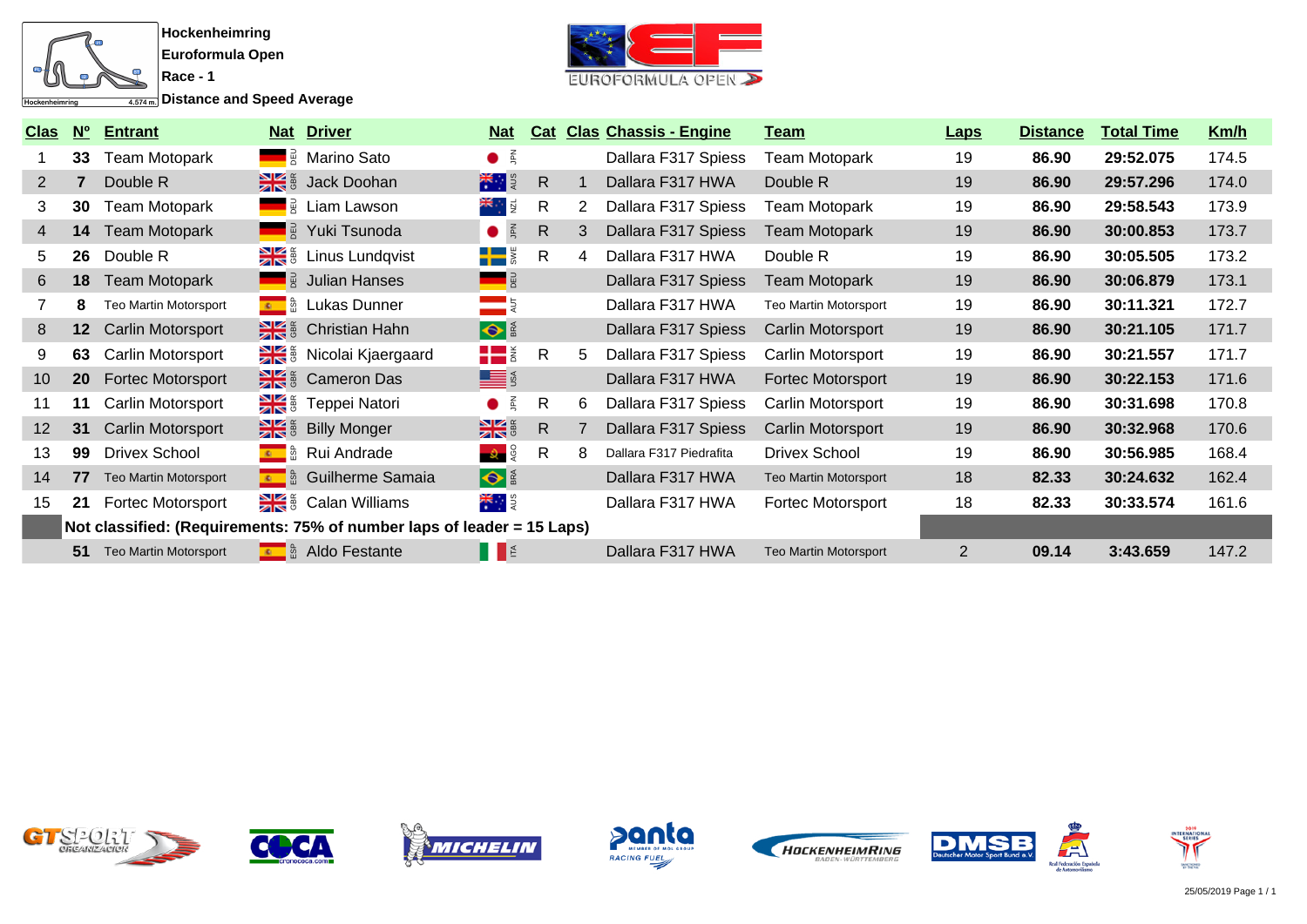



**Race - 1 Lap Analysis**

| 7                       |                      | Jack Doohan        |                    | R                  |                 | Dallara F317 HWA 11          |                       |                         | Teppei Natori      |                    | R                      |                 | Dallara F317 Spiess        |
|-------------------------|----------------------|--------------------|--------------------|--------------------|-----------------|------------------------------|-----------------------|-------------------------|--------------------|--------------------|------------------------|-----------------|----------------------------|
|                         |                      |                    |                    |                    |                 | Double R                     |                       |                         |                    |                    |                        |                 | Carlin Motorsport          |
| Lap D                   | Time                 | Sector 1           | Sector 2           | Sector 3           | T. Spd          | <b>Elapsed</b>               | Lap D                 | <b>Time</b>             | Sector 1           | Sector 2           | Sector 3               | T. Spd          | <b>Elapsed</b>             |
| $\mathbf{1}$            | 1:40.881             | 26.184             | 46.123             | 28.574             | 232.7           | 1:40.881                     | $\mathbf{1}$          | 1:44.641                | 28.302             | 46.642             | 29.697                 | 236.8           | 1:44.641                   |
| $\overline{2}$          | 1:34.745             | 20.563             | 45.586             | 28.596             | 236.3           | 3:15.626                     | $\overline{2}$        | 1:45.965                | 20.947             | 55.958             | 29.060                 | 236.8           | 3:30.606                   |
| 3                       | 1:34.601             | 20.350             | 45.506             | 28.745             | 238.9           | 4:50.227                     | 3                     | 1:35.061                | 20.660             | 45.754             | 28.647                 | 235.2           | 5:05.667                   |
| $\overline{4}$          | 1:34.673             | 20.392             | 45.759             | 28.522             | 236.8           | 6:24.900                     | $\overline{4}$        | 1:35.519                | 20.599             | 46.173             | 28.747 232.7           |                 | 6:41.186                   |
| 5                       | 1:34.162             | 20.328             | 45.535             | 28.299             | 236.3           | 7:59.062                     | 5                     | 1:34.998                | 20.657             | 45.505             | 28.836                 | 234.2           | 8:16.184                   |
| 6                       | 1:34.090             | 20.315             | 45.439             | 28.336             | 235.8           | 9:33.152                     | 6                     | 1:35.064                | 20.713             | 45.507             | 28.844                 | 233.2           | 9:51.248                   |
| $\overline{7}$          | 1:33.909             | 20.247             | 45.357             | 28.305             | 234.2           | 11:07.061                    | $\overline{7}$        | 1:35.088                | 20.725             | 45.634             | 28.729                 | 233.2           | 11:26.336                  |
| 8                       | 1:33.871             | 20.231             | 45.297             | 28.343             | 234.2           | 12:40.932                    | 8                     | 1:35.120                | 20.695             | 45.715             | 28.710                 | 233.7           | 13:01.456                  |
| 9                       | 1:34.215             | 20.385             | 45.355             | 28.475             | 235.2           | 14:15.147                    | 9                     | 1:34.954                | 20.667             | 45.500             | 28.787                 | 233.7           | 14:36.410                  |
| 10                      | 1:35.473             | 20.271             | 46.159             | 29.043             | 233.7           | 15:50.620                    | 10                    | 1:35.307                | 20.756             | 45.657             | 28.894                 | 233.2           | 16:11.717                  |
| 11                      | 1:34.283             | 20.339             | 45.487             | 28.457             | 236.3           | 17:24.903                    | 11                    | 1:35.074                | 20.593             | 45.485             | 28.996                 | 235.8           | 17:46.791                  |
| 12                      | 1:34.289             | 20.391             | 45.524             | 28.374             | 235.8           | 18:59.192                    | 12                    | 1:35.234                | 20.696             | 45.550             | 28.988                 | 236.3           | 19:22.025                  |
| 13                      | 1:34.098             | 20.293             | 45.393             | 28.412             | 234.2           | 20:33.290                    | 13                    | 1:35.739                | 21.058             | 45.478             | 29.203                 | 237.8           | 20:57.764                  |
| 14                      | 1:34.004             | 20.197             | 45.579             | 28.228             | 233.2           | 22:07.294                    | 14                    | 1:36.019                | 21.198             | 46.144             | 28.677                 | 234.7           | 22:33.783                  |
| 15                      | 1:33.947             | 20.294             | 45.436             | 28.217             | 232.7           | 23:41.241                    | 15                    | 1:35.200                | 20.758             | 45.577             | 28.865                 | 237.3           | 24:08.983                  |
| 16                      | 1:34.101             | 20.229             | 45.530             | 28.342             | 233.7           | 25:15.342                    | 16                    | 1:37.001                | 20.794             | 46.806             | 29.401                 | 240.0           | 25:45.984                  |
| 17                      | 1:33.896             | 20.328             | 45.279             | 28.289             | 234.2           | 26:49.238                    | 17                    | 1:35.244                | 20.781             | 45.604             | 28.859                 | 232.2           | 27:21.228                  |
| 18                      | 1:34.112             | 20.253             | 45.410             | 28.449             | 232.7           | 28:23.350                    | 18                    | 1:35.053                | 20.683             | 45.407             | 28.963                 | 232.2           | 28:56.281                  |
| 19                      | 1:33.946             | 20.313             | 45.254             | 28.379             | 232.7           | 29:57.296                    | 19                    | 1:35.417                | 20.897             | 45.476             | 29.044                 | 233.2           | 30:31.698                  |
|                         |                      |                    |                    |                    |                 |                              |                       |                         |                    |                    |                        |                 |                            |
|                         |                      | Lukas Dunner       |                    |                    |                 | Dallara F317 HWA             |                       |                         | Christian Hahn     |                    |                        |                 | Dallara F317 Spiess        |
| 8                       |                      |                    |                    |                    |                 |                              | 12                    |                         |                    |                    |                        |                 |                            |
|                         |                      |                    |                    |                    |                 | <b>Teo Martin Motorsport</b> |                       |                         |                    |                    |                        |                 | Carlin Motorsport          |
| Lap D<br>$\mathbf{1}$   | Time<br>1:43.938     | Sector 1<br>27.727 | Sector 2<br>46.601 | Sector 3<br>29.610 | T. Spd<br>230.2 | <b>Elapsed</b>               | Lap D<br>$\mathbf{1}$ | <b>Time</b><br>1:42.811 | Sector 1<br>26.776 | Sector 2<br>46.776 | Sector 3<br>29.259     | T. Spd<br>237.8 | <b>Elapsed</b><br>1:42.811 |
|                         |                      | 21.496             |                    | 29.308             | 235.8           | 1:43.938                     | $\overline{2}$        | 1:36.682                | 21.046             | 46.601             | 29.035                 | 239.4           | 3:19.493                   |
| $\overline{\mathbf{c}}$ | 1:37.063             |                    | 46.259             |                    |                 | 3:21.001                     |                       |                         |                    |                    |                        |                 |                            |
| 3<br>$\overline{4}$     | 1:35.486             | 20.720             | 46.037             | 28.729             | 231.7<br>234.2  | 4:56.487                     | 3<br>$\overline{4}$   | 1:35.714                | 20.794             | 46.188<br>45.686   | 28.732                 | 236.3<br>237.8  | 4:55.207                   |
|                         | 1:34.733             | 20.465             | 45.767             | 28.501             |                 | 6:31.220                     |                       | 1:35.026                | 20.503             |                    | 28.837                 |                 | 6:30.233                   |
| 5<br>$\,6$              | 1:35.599             | 20.569             | 45.899             | 29.131<br>28.882   | 236.3<br>238.4  | 8:06.819                     | 5<br>$\,6$            | 1:36.146                | 20.731             | 46.516             | 28.899<br>29.035       | 237.8<br>238.9  | 8:06.379                   |
| 7                       | 1:34.965<br>1:35.029 | 20.609<br>20.734   | 45.474<br>45.837   | 28.458             | 236.8           | 9:41.784<br>11:16.813        | $\overline{7}$        | 1:35.183<br>1:36.166    | 20.764<br>20.744   | 45.384<br>46.371   | 29.051                 | 236.8           | 9:41.562<br>11:17.728      |
| 8                       |                      |                    |                    | 28.287             | 231.7           |                              | 8                     |                         |                    |                    | 28.808                 | 239.4           |                            |
| 9                       | 1:34.691<br>1:34.570 | 20.736             | 45.668<br>45.680   | 28.525             | 231.7           | 12:51.504<br>14:26.074       | 9                     | 1:35.132<br>1:36.417    | 20.771<br>21.554   | 45.553<br>45.963   | 28.900                 | 235.8           | 12:52.860<br>14:29.277     |
| 10                      |                      | 20.365             |                    | 28.480             | 230.7           |                              | 10                    |                         |                    |                    | 28.886                 | 238.4           |                            |
| 11                      | 1:34.573<br>1:34.220 | 20.344<br>20.280   | 45.749<br>45.601   | 28.339             | 231.2           | 16:00.647<br>17:34.867       | 11                    | 1:36.522<br>1:35.173    | 21.721<br>20.889   | 45.915<br>45.601   | 28.683                 | 234.7           | 16:05.799<br>17:40.972     |
| 12                      |                      | 20.405             | 45.694             | 28.294             | 232.2           | 19:09.260                    | 12                    |                         | 20.488             |                    | 28.654                 | 234.7           | 19:15.850                  |
| 13                      | 1:34.393<br>1:33.936 | 20.316             | 45.514             | 28.106 231.2       |                 |                              |                       | 1:34.878<br>1:34.868    | 20.678             | 45.736<br>45.580   |                        |                 |                            |
| 14                      | 1:33.995             | 20.272             | 45.549             | 28.174             | 231.2           | 20:43.196 13<br>22:17.191 14 |                       | 1:34.841                | 20.664             | 45.597             | 28.610 234.2<br>28.580 | 233.7           | 20:50.718<br>22:25.559     |
| 15                      | 1:34.609             | 20.660             | 45.723             | 28.226 231.7       |                 | 23:51.800 15                 |                       | 1:34.836                | 20.583             | 45.638             | 28.615 234.7           |                 | 24:00.395                  |
| 16                      | 1:34.330             | 20.583             | 45.490             | 28.257 233.7       |                 | 25:26.130 16                 |                       | 1:35.011                | 20.776             | 45.601             | 28.634                 | 234.7           | 25:35.406                  |
| 17                      | 1:33.898             | 20.372             | 45.380             | 28.146             | 232.7           | 27:00.028 17                 |                       | 1:34.728                | 20.619             | 45.435             | 28.674                 | 234.7           | 27:10.134                  |
| 18                      | 1:36.601             | 21.243             | 46.574             | 28.784             | 229.2           | 28:36.629                    | 18                    | 1:36.101                | 20.709             | 46.403             | 28.989                 | 234.2           | 28:46.235                  |











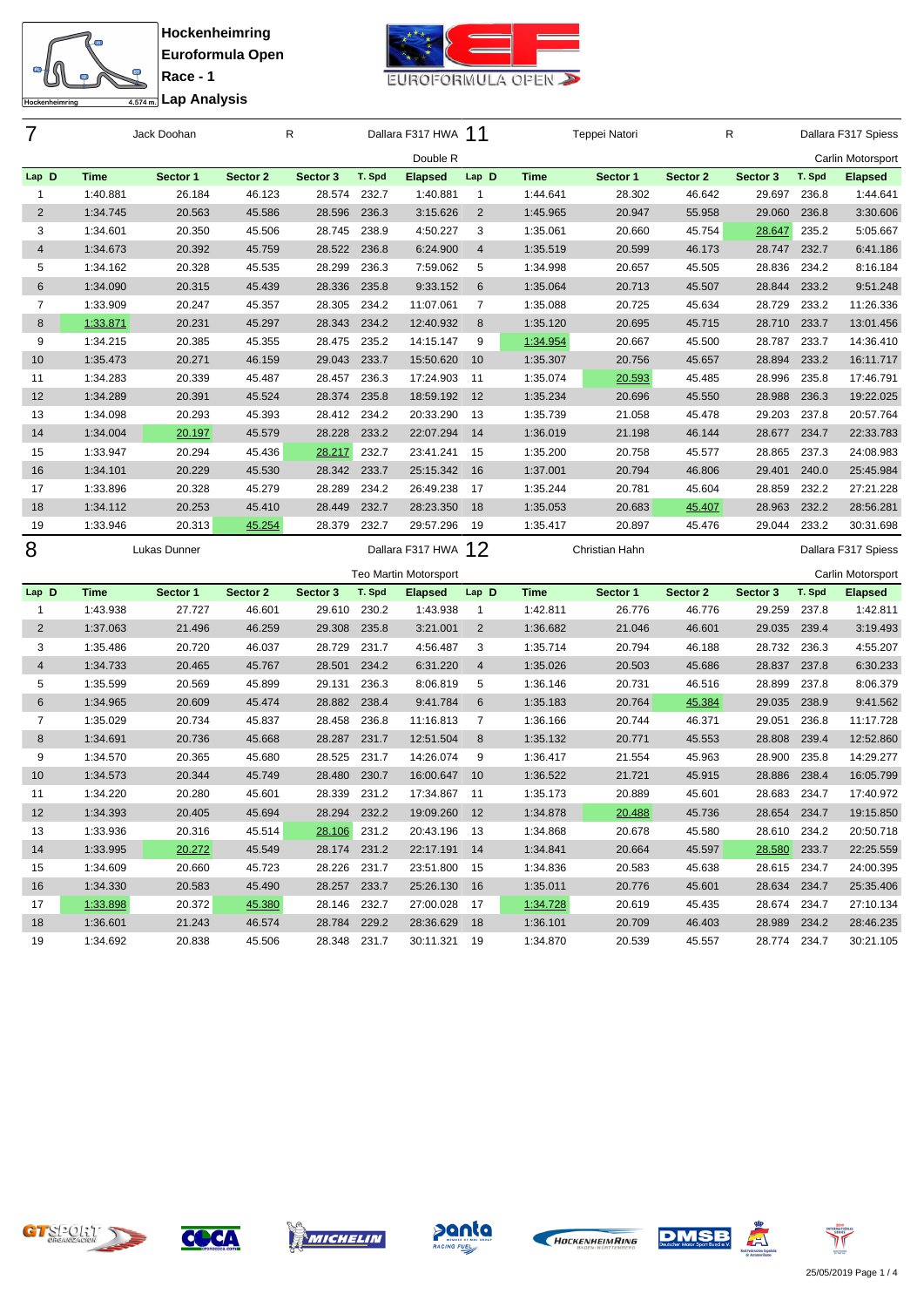



**Race - 1 Lap Analysis**

| 14             |             | Yuki Tsunoda  |          | R            |        | Dallara F317 Spiess 20 |                |             | Cameron Das    |          |              |        | Dallara F317 HWA  |
|----------------|-------------|---------------|----------|--------------|--------|------------------------|----------------|-------------|----------------|----------|--------------|--------|-------------------|
|                |             |               |          |              |        | <b>Team Motopark</b>   |                |             |                |          |              |        | Fortec Motorsport |
| Lap D          | <b>Time</b> | Sector 1      | Sector 2 | Sector 3     | T. Spd | <b>Elapsed</b>         | Lap D          | <b>Time</b> | Sector 1       | Sector 2 | Sector 3     | T. Spd | <b>Elapsed</b>    |
| 1              | 1:43.113    | 27.503        | 46.351   | 29.259       | 241.6  | 1:43.113               | $\mathbf{1}$   | 1:45.410    | 28.460         | 47.183   | 29.767       | 238.9  | 1:45.410          |
| 2              | 1:35.706    | 21.077        | 45.808   | 28.821       | 241.6  | 3:18.819               | $\overline{2}$ | 1:37.868    | 21.014         | 47.793   | 29.061       | 240.5  | 3:23.278          |
| 3              | 1:34.976    | 20.437        | 45.526   | 29.013 237.8 |        | 4:53.795               | 3              | 1:37.978    | 22.040         | 46.877   | 29.061       | 230.7  | 5:01.256          |
| $\overline{4}$ | 1:34.959    | 20.547        | 45.442   | 28.970       | 242.1  | 6:28.754               | $\overline{4}$ | 1:34.979    | 20.876         | 45.677   | 28.426       | 238.4  | 6:36.235          |
| 5              | 1:34.417    | 20.473        | 45.322   | 28.622 240.0 |        | 8:03.171               | 5              | 1:35.178    | 20.571         | 45.622   | 28.985       | 233.2  | 8:11.413          |
| 6              | 1:34.579    | 20.360        | 45.741   | 28.478       | 240.5  | 9:37.750               | 6              | 1:34.925    | 20.634         | 45.618   | 28.673 232.2 |        | 9:46.338          |
| $\overline{7}$ | 1:33.993    | 20.286        | 45.302   | 28.405       | 238.9  | 11:11.743              | $\overline{7}$ | 1:34.635    | 20.551         | 45.635   | 28.449       | 231.2  | 11:20.973         |
| 8              | 1:35.401    | 20.433        | 46.365   | 28.603       | 240.5  | 12:47.144              | 8              | 1:34.572    | 20.486         | 45.589   | 28.497       | 235.8  | 12:55.545         |
| 9              | 1:33.995    | 20.302        | 45.183   | 28.510       | 237.8  | 14:21.139              | 9              | 1:35.128    | 20.542         | 45.578   | 29.008       | 238.4  | 14:30.673         |
| 10             | 1:34.231    | 20.480        | 45.361   | 28.390       | 240.0  | 15:55.370              | 10             | 1:36.068    | 21.066         | 45.891   | 29.111       | 239.4  | 16:06.741         |
| 11             | 1:34.168    | 20.451        | 45.512   | 28.205       | 239.4  | 17:29.538              | 11             | 1:35.428    | 20.705         | 45.586   | 29.137       | 240.0  | 17:42.169         |
| 12             | 1:33.687    | 20.229        | 45.325   | 28.133       | 235.2  | 19:03.225              | 12             | 1:35.007    | 20.494         | 45.714   | 28.799       | 240.0  | 19:17.176         |
| 13             | 1:33.714    | 20.263        | 45.299   | 28.152       | 235.8  | 20:36.939              | 13             | 1:34.708    | 20.560         | 45.379   | 28.769       | 237.3  | 20:51.884         |
| 14             | 1:33.559    | 20.217        | 45.217   | 28.125       | 234.7  | 22:10.498              | 14             | 1:35.174    | 20.501         | 45.729   | 28.944       | 238.9  | 22:27.058         |
| 15             | 1:34.310    | 20.451        | 45.333   | 28.526       | 235.8  | 23:44.808              | 15             | 1:34.908    | 20.505         | 45.668   | 28.735       | 239.4  | 24:01.966         |
| 16             | 1:34.023    | 20.380        | 45.258   | 28.385       | 237.3  | 25:18.831              | 16             | 1:35.267    | 20.856         | 45.489   | 28.922       | 237.3  | 25:37.233         |
| 17             | 1:33.893    | 20.395        | 45.165   | 28.333       | 235.8  | 26:52.724              | 17             | 1:34.712    | 20.478         | 45.272   | 28.962       | 236.3  | 27:11.945         |
| 18             | 1:34.127    | 20.540        | 45.189   | 28.398       | 234.7  | 28:26.851              | 18             | 1:35.358    | 20.751         | 45.707   | 28.900       | 231.7  | 28:47.303         |
| 19             | 1:34.002    | 20.356        | 45.272   | 28.374       | 235.2  | 30:00.853              | 19             | 1:34.850    | 20.648         | 45.411   | 28.791       | 235.2  | 30:22.153         |
| 18             |             | Julian Hanses |          |              |        | Dallara F317 Spiess    | -21            |             | Calan Williams |          |              |        | Dallara F317 HWA  |
|                |             |               |          |              |        | <b>Team Motopark</b>   |                |             |                |          |              |        | Fortec Motorsport |
| Lap D          | <b>Time</b> | Sector 1      | Sector 2 | Sector 3     | T. Spd | <b>Elapsed</b>         | Lap D          | <b>Time</b> | Sector 1       | Sector 2 | Sector 3     | T. Spd | <b>Elapsed</b>    |
| $\mathbf{1}$   | 1:44.249    | 27.206        | 47.018   | 30.025       | 242.6  | 1:44.249               | $\mathbf{1}$   | 1:45.826    | 28.853         | 47.149   | 29.824       | 235.8  | 1:45.826          |
| 2              | 1:35.840    | 20.973        | 46.215   | 28.652       | 231.7  | 3:20.089               | $\overline{2}$ | 1:36.763    | 21.298         | 46.448   | 29.017       | 238.4  | 3:22.589          |
| 3              | 1:35.503    | 20.429        | 46.138   | 28.936       | 240.5  | 4:55.592               | 3              | 2:28.896 P  | 23.824         | 1:13.968 | 51.104       | 136.0  | 5:51.485          |
| $\overline{4}$ | 1:34.962    | 20.635        | 45.411   | 28.916       | 240.5  | 6:30.554               | 4              | 2:19.879    | 1:02.765       | 46.872   | 30.242       | 230.7  | 8:11.364          |
| 5              | 1:35.055    | 20.683        | 45.944   | 28.428       | 240.5  | 8:05.609               | 5              | 1:38.313    | 23.626         | 45.947   | 28.740       | 232.2  | 9:49.677          |
| 6              | 1:34.686    | 20.580        | 45.574   | 28.532       | 235.2  | 9:40.295               | 6              | 1:35.265    | 20.893         | 45.699   | 28.673       | 232.2  | 11:24.942         |
| $\overline{7}$ | 1:34.264    | 20.396        | 45.526   | 28.342       | 234.2  | 11:14.559              | $\overline{7}$ | 1:34.865    | 20.604         | 45.641   | 28.620       | 233.7  | 12:59.807         |
| 8              | 1:34.181    | 20.469        | 45.441   | 28.271       | 234.2  | 12:48.740              | 8              | 1:34.987    | 20.760         | 45.574   | 28.653       | 234.7  | 14:34.794         |
| 9              | 1:34.166    | 20.422        | 45.382   | 28.362       | 236.3  | 14:22.906              | 9              | 1:34.969    | 20.695         | 45.616   | 28.658       | 237.8  | 16:09.763         |
| 10             | 1:34.164    | 20.382        | 45.384   | 28.398       | 235.2  | 15:57.070              | 10             | 1:34.840    | 20.566         | 45.609   | 28.665       | 231.7  | 17:44.603         |
| 11             | 1:34.295    | 20.422        | 45.416   | 28.457       | 235.2  | 17:31.365              | 11             | 1:37.008    | 20.582         | 45.414   | 31.012       | 233.2  | 19:21.611         |
| 12             | 1:34.253    | 20.364        | 45.489   | 28.400       | 237.3  | 19:05.618              | 12             | 1:36.419    | 21.754         | 45.590   | 29.075 237.3 |        | 20:58.030         |
| 13             | 1:33.981    | 20.341        | 45.298   | 28.342 238.4 |        | 20:39.599 13           |                | 1:36.261    | 21.090         | 46.275   | 28.896 235.2 |        | 22:34.291         |
| 14             | 1:34.340    | 20.327        | 45.402   | 28.611       | 237.8  | 22:13.939 14           |                | 1:35.287    | 20.854         | 45.453   | 28.980 237.3 |        | 24:09.578         |
| 15             | 1:34.528    | 20.598        | 45.481   | 28.449 240.0 |        | 23:48.467 15           |                | 1:37.725    | 20.888         | 46.165   | 30.672 235.2 |        | 25:47.303         |
| 16             | 1:35.560    | 21.732        | 45.521   | 28.307 236.3 |        | 25:24.027 16           |                | 1:35.713    | 20.938         | 45.754   | 29.021 237.8 |        | 27:23.016         |
| 17             | 1:34.207    | 20.493        | 45.312   | 28.402 236.3 |        | 26:58.234 17           |                | 1:35.345    | 20.757         | 45.655   | 28.933 236.8 |        | 28:58.361         |
| 18             | 1:34.372    | 20.537        | 45.363   | 28.472 236.3 |        | 28:32.606              | 18             | 1:35.213    | 20.737         | 45.471   | 29.005 237.3 |        | 30:33.574         |
|                | 1:34.273    | 20.443        | 45.403   | 28.427 236.8 |        | 30:06.879              |                |             |                |          |              |        |                   |











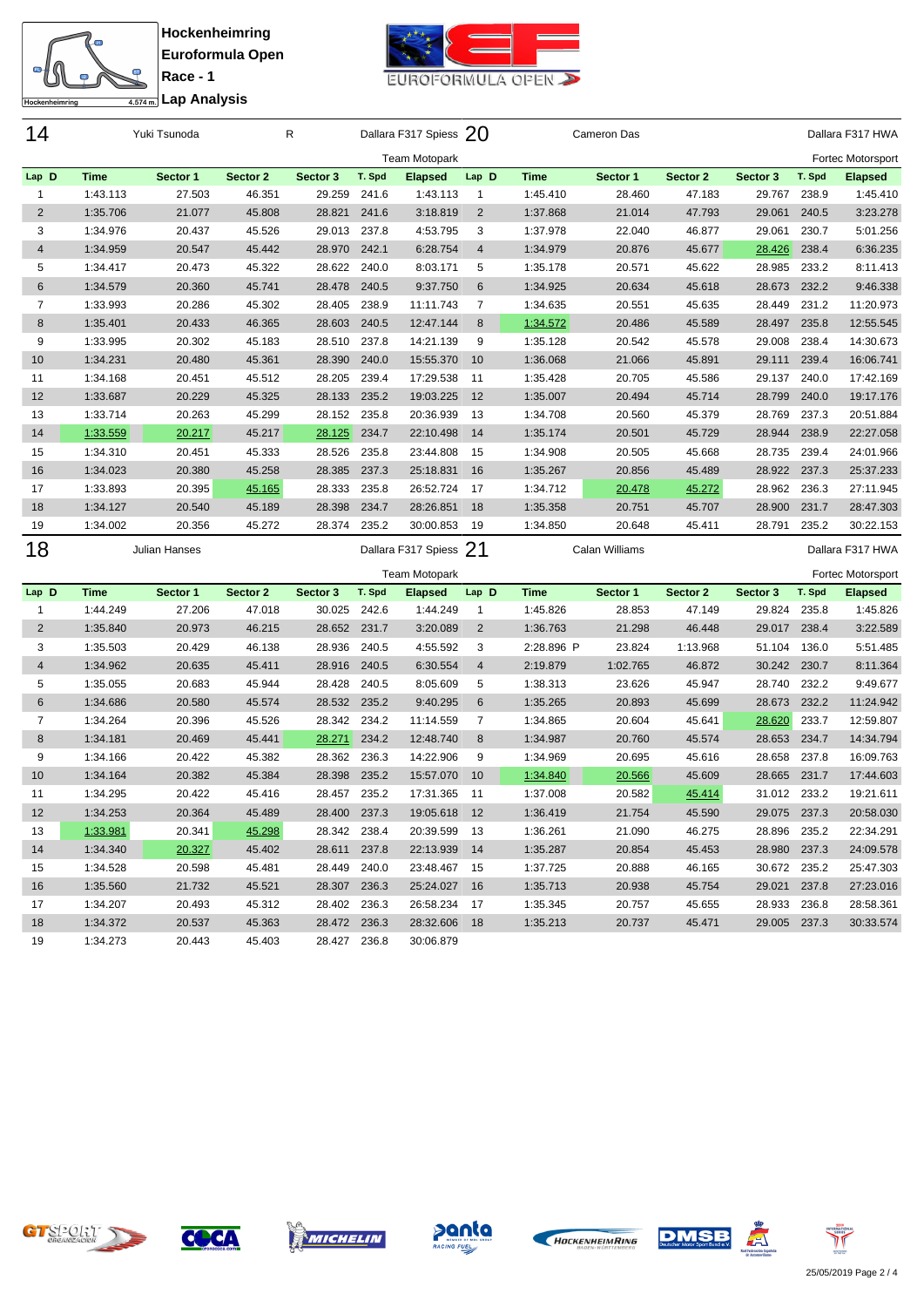



**Race - 1 Lap Analysis**

| 26                    |                         | Linus Lundqvist    |                    | R                      |        | Dallara F317 HWA 31          |                       |                      | <b>Billy Monger</b> |                    | R                      |        | Dallara F317 Spiess        |
|-----------------------|-------------------------|--------------------|--------------------|------------------------|--------|------------------------------|-----------------------|----------------------|---------------------|--------------------|------------------------|--------|----------------------------|
|                       |                         |                    |                    |                        |        | Double R                     |                       |                      |                     |                    |                        |        | Carlin Motorsport          |
| Lap D                 | Time                    | Sector 1           | Sector 2           | Sector 3               | T. Spd | <b>Elapsed</b>               | Lap D                 | <b>Time</b>          | Sector 1            | Sector 2           | Sector 3               | T. Spd | <b>Elapsed</b>             |
| 1                     | 1:42.149                | 26.426             | 46.139             | 29.584                 | 238.4  | 1:42.149                     | $\mathbf{1}$          | 1:47.015             | 28.473              | 48.294             | 30.248                 | 234.7  | 1:47.015                   |
| $\overline{2}$        | 1:35.511                | 20.732             | 45.998             | 28.781                 | 234.2  | 3:17.660                     | $\overline{2}$        | 1:37.063             | 21.275              | 46.675             | 29.113 238.4           |        | 3:24.078                   |
| 3                     | 1:35.677                | 20.439             | 46.417             | 28.821                 | 233.2  | 4:53.337                     | 3                     | 1:36.714             | 21.276              | 46.499             | 28.939                 | 233.2  | 5:00.792                   |
| 4                     | 1:34.875                | 20.551             | 45.722             | 28.602                 | 236.3  | 6:28.212                     | $\overline{4}$        | 1:36.537             | 20.916              | 46.635             | 28.986                 | 234.2  | 6:37.329                   |
| 5                     | 1:34.407                | 20.442             | 45.530             | 28.435                 | 235.2  | 8:02.619                     | 5                     | 1:35.681             | 20.717              | 46.110             | 28.854                 | 235.8  | 8:13.010                   |
| 6                     | 1:34.402                | 20.418             | 45.603             | 28.381                 | 234.2  | 9:37.021                     | 6                     | 1:35.703             | 20.914              | 45.872             | 28.917                 | 234.7  | 9:48.713                   |
| 7                     | 1:34.318                | 20.332             | 45.522             | 28.464                 | 233.7  | 11:11.339                    | $\overline{7}$        | 1:35.406             | 20.796              | 46.130             | 28.480                 | 233.2  | 11:24.119                  |
| 8                     | 1:35.093                | 20.310             | 46.416             | 28.367                 | 233.7  | 12:46.432                    | 8                     | 1:35.146             | 20.593              | 45.909             | 28.644                 | 234.2  | 12:59.265                  |
| 9                     | 1:34.421                | 20.277             | 45.654             | 28.490                 | 234.2  | 14:20.853                    | 9                     | 1:35.135             | 20.658              | 45.863             | 28.614                 | 234.2  | 14:34.400                  |
| 10                    | 1:34.204                | 20.212             | 45.575             | 28.417                 | 234.2  | 15:55.057                    | 10                    | 1:36.239             | 20.707              | 46.486             | 29.046                 | 233.2  | 16:10.639                  |
| 11                    | 1:35.335                | 20.341             | 46.301             | 28.693                 | 234.2  | 17:30.392                    | 11                    | 1:35.269             | 20.644              | 45.935             | 28.690                 | 236.3  | 17:45.908                  |
| 12                    | 1:34.325                | 20.403             | 45.474             | 28.448                 | 237.8  | 19:04.717                    | 12                    | 1:35.639             | 20.804              | 45.971             | 28.864                 | 234.7  | 19:21.547                  |
| 13                    | 1:33.999                | 20.338             | 45.376             | 28.285                 | 236.3  | 20:38.716                    | 13                    | 1:35.806             | 20.761              | 45.676             | 29.369                 | 234.2  | 20:57.353                  |
| 14                    | 1:34.748                | 20.236             | 46.004             | 28.508                 | 234.7  | 22:13.464                    | 14                    | 1:35.422             | 20.895              | 45.875             | 28.652                 | 234.7  | 22:32.775                  |
| 15                    | 1:34.542                | 20.567             | 45.555             | 28.420                 | 234.2  | 23:48.006                    | 15                    | 1:35.499             | 20.875              | 45.903             | 28.721                 | 234.7  | 24:08.274                  |
| 16                    | 1:34.491                | 20.453             | 45.485             | 28.553                 | 235.8  | 25:22.497                    | 16                    | 1:38.567             | 20.902              | 47.706             | 29.959                 | 234.7  | 25:46.841                  |
| 17                    | 1:34.310                | 20.389             | 45.417             | 28.504                 | 234.2  | 26:56.807                    | 17                    | 1:35.519             | 20.892              | 45.758             | 28.869                 | 236.8  | 27:22.360                  |
| 18                    | 1:34.261                | 20.289             | 45.488             | 28.484                 | 234.2  | 28:31.068                    | 18                    | 1:35.464             | 20.853              | 45.794             | 28.817                 | 236.3  | 28:57.824                  |
| 19                    | 1:34.437                | 20.410             | 45.534             | 28.493                 | 234.2  | 30:05.505                    | 19                    | 1:35.144             | 20.700              | 45.645             | 28.799                 | 235.8  | 30:32.968                  |
| 30                    |                         | Liam Lawson        |                    | R                      |        | Dallara F317 Spiess 33       |                       |                      | Marino Sato         |                    |                        |        | Dallara F317 Spiess        |
|                       |                         |                    |                    |                        |        |                              |                       |                      |                     |                    |                        |        |                            |
|                       |                         |                    |                    |                        | T. Spd | Team Motopark                |                       | <b>Time</b>          |                     |                    |                        | T. Spd | <b>Team Motopark</b>       |
| Lap D<br>$\mathbf{1}$ | <b>Time</b><br>1:42.271 | Sector 1<br>27.001 | Sector 2<br>45.945 | Sector 3<br>29.325     | 242.6  | <b>Elapsed</b><br>1:42.271   | Lap D<br>$\mathbf{1}$ | 1:39.987             | Sector 1<br>25.116  | Sector 2<br>46.223 | Sector 3<br>28.648     | 232.7  | <b>Elapsed</b><br>1:39.987 |
| $\overline{2}$        | 1:35.849                | 21.016             | 45.913             | 28.920                 | 242.6  | 3:18.120                     | $\overline{2}$        | 1:35.084             | 20.623              | 45.823             | 28.638                 | 233.7  | 3:15.071                   |
| 3                     | 1:34.413                | 20.459             | 45.646             | 28.308                 | 241.0  | 4:52.533                     | 3                     | 1:34.311             | 20.445              | 45.481             | 28.385                 | 235.2  | 4:49.382                   |
| 4                     | 1:33.879                | 20.312             | 45.350             | 28.217                 | 236.3  | 6:26.412                     | $\overline{4}$        | 1:34.319             | 20.407              | 45.557             | 28.355                 | 236.3  | 6:23.701                   |
| 5                     | 1:33.676                | 20.210             | 45.330             | 28.136                 | 238.9  | 8:00.088                     | 5                     | 1:33.877             | 20.283              | 45.375             | 28.219                 | 236.3  | 7:57.578                   |
| 6                     | 1:33.797                | 20.258             | 45.227             | 28.312 240.0           |        | 9:33.885                     | $6\phantom{.}6$       | 1:33.801             | 20.256              | 45.346             | 28.199                 | 236.8  | 9:31.379                   |
| 7                     | 1:33.732                | 20.334             | 45.128             | 28.270                 | 240.0  | 11:07.617                    | 7                     | 1:33.970             | 20.368              | 45.415             | 28.187                 | 234.7  | 11:05.349                  |
| 8                     | 1:33.692                | 20.419             | 45.064             | 28.209                 | 240.5  | 12:41.309                    | 8                     | 1:33.802             | 20.243              | 45.345             | 28.214                 | 235.2  | 12:39.151                  |
| 9                     | 1:34.075                | 20.478             | 45.224             | 28.373 243.2           |        | 14:15.384                    | 9                     | 1:33.774             | 20.217              | 45.257             | 28.300                 | 236.3  | 14:12.925                  |
| 10                    | 1:34.047                | 20.502             | 45.351             | 28.194 242.1           |        | 15:49.431                    | 10                    | 1:34.032             | 20.242              | 45.400             | 28.390                 | 236.3  | 15:46.957                  |
| 11                    | 1:33.768                | 20.319             | 45.180             | 28.269                 | 236.8  | 17:23.199                    | 11                    | 1:33.867             | 20.226              | 45.336             | 28.305                 | 235.2  | 17:20.824                  |
| 12                    |                         | 20.241             | 45.154             | 28.077                 | 236.8  | 18:56.671                    | 12                    |                      | 20.231              | 45.300             | 28.330                 | 236.8  | 18:54.685                  |
|                       | 1:33.472                |                    | 45.139             |                        |        |                              |                       | 1:33.861<br>1:33.678 | 20.238              |                    |                        |        | 20:28.363                  |
| 13<br>14              | 1:33.445<br>1:33.458    | 20.158<br>20.216   | 45.098             | 28.148 237.8<br>28.144 | 236.8  | 20:30.116 13<br>22:03.574 14 |                       |                      | 20.066              | 45.153<br>45.154   | 28.287 236.3<br>28.073 | 235.2  | 22:01.656                  |
|                       |                         |                    |                    | 28.168 238.4           |        |                              |                       | 1:33.293             |                     |                    | 28.511 236.8           |        |                            |
| 15                    | 1:38.667                | 25.383             | 45.116             |                        |        | 23:42.241 15                 |                       | 1:34.057             | 20.135              | 45.411             |                        |        | 23:35.713                  |
| 16                    | 1:33.889                | 20.386             | 45.249             | 28.254                 | 238.4  | 25:16.130 16                 |                       | 1:34.218             | 20.265              | 45.490             | 28.463 236.3           |        | 25:09.931                  |
| 17                    | 1:34.078                | 20.452             | 45.250             | 28.376                 | 238.4  | 26:50.208                    | 17                    | 1:33.926             | 20.293              | 45.176             | 28.457                 | 237.3  | 26:43.857                  |
| 18                    | 1:34.108                | 20.365             | 45.289             | 28.454                 | 237.3  | 28:24.316 18                 |                       | 1:33.931             | 20.270              | 45.201             | 28.460                 | 234.2  | 28:17.788                  |
| 19                    | 1:34.227                | 20.479             | 45.063             | 28.685 237.8           |        | 29:58.543 19                 |                       | 1:34.287             | 20.254              | 45.278             | 28.755                 | 236.3  | 29:52.075                  |
|                       |                         |                    |                    |                        |        |                              | $\mathbf{r}$          |                      |                     |                    |                        |        |                            |

51 Aldo Festante Dallara F317 HWA Teo Martin Motorsport **Lap D Time Sector 1 Sector 2 Sector 3 T. Spd Elapsed** 1:44.927 27.996 47.319 29.612 234.7 1:44.927 1:58.732 P 21.148 53.964 43.620 238.9 3:43.659













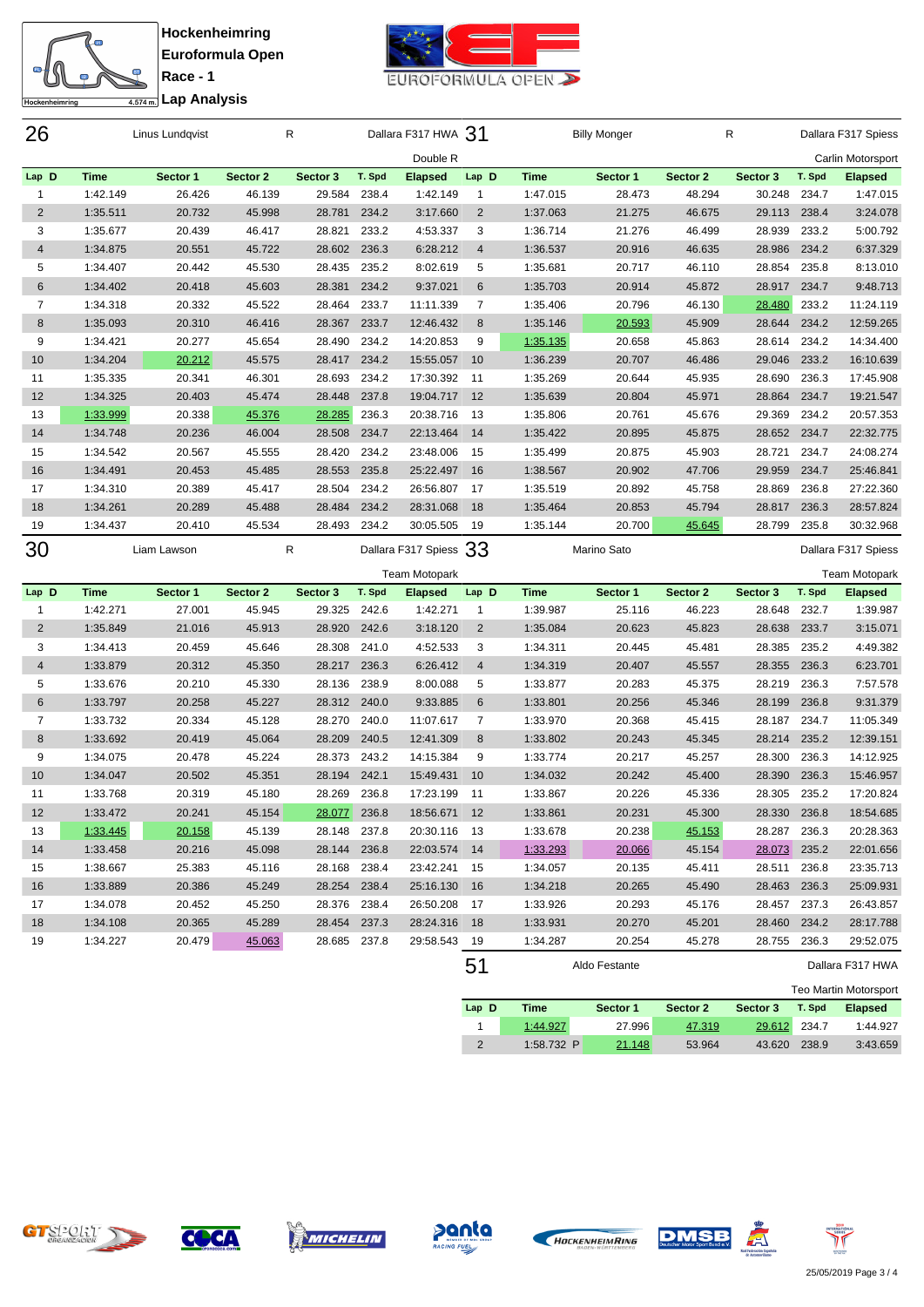



**Race - 1 Lap Analysis**

| 63             |             | Nicolai Kjaergaard |          | $\mathsf{R}$ |        | Dallara F317 Spiess 99 |                |             | Rui Andrade |          | R        |        | Dallara F317<br>Piedrafita |
|----------------|-------------|--------------------|----------|--------------|--------|------------------------|----------------|-------------|-------------|----------|----------|--------|----------------------------|
|                |             |                    |          |              |        | Carlin Motorsport      |                |             |             |          |          |        | <b>Drivex School</b>       |
| Lap D          | <b>Time</b> | Sector 1           | Sector 2 | Sector 3     | T. Spd | <b>Elapsed</b>         | Lap D          | <b>Time</b> | Sector 1    | Sector 2 | Sector 3 | T. Spd | <b>Elapsed</b>             |
|                | 1:46.299    | 29.268             | 46.902   | 30.129       | 243.7  | 1:46.299               |                | 1:49.630    | 31.539      | 47.737   | 30.354   | 227.3  | 1:49.630                   |
| $\overline{2}$ | 1:35.434    | 20.633             | 45.911   | 28.890       | 236.8  | 3:21.733               | 2              | 1:39.110    | 21.502      | 47.604   | 30.004   | 230.2  | 3:28.740                   |
| 3              | 1:35.257    | 20.473             | 45.774   | 29.010       | 241.0  | 4:56.990               | 3              | 1:38.514    | 21.515      | 47.251   | 29.748   | 227.8  | 5:07.254                   |
| $\overline{4}$ | 1:35.152    | 20.549             | 45.913   | 28.690       | 240.0  | 6:32.142               | $\overline{4}$ | 1:37.376    | 21.253      | 46.658   | 29.465   | 231.7  | 6:44.630                   |
| 5              | 1:35.373    | 20.659             | 45.854   | 28.860       | 236.3  | 8:07.515               | 5              | 1:37.148    | 21.067      | 46.581   | 29.500   | 230.7  | 8:21.778                   |
| 6              | 1:35.123    | 20.707             | 45.724   | 28.692       | 236.8  | 9:42.638               | 6              | 1:37.588    | 21.322      | 46.714   | 29.552   | 229.2  | 9:59.366                   |
| $\overline{7}$ | 1:35.529    | 20.473             | 45.770   | 29.286       | 236.8  | 11:18.167              | 7              | 1:37.162    | 21.218      | 46.555   | 29.389   | 229.2  | 11:36.528                  |
| 8              | 1:35.184    | 20.782             | 45.552   | 28.850       | 240.0  | 12:53.351              | 8              | 1:36.969    | 21.098      | 46.303   | 29.568   | 229.7  | 13:13.497                  |
| 9              | 1:36.329    | 20.918             | 46.296   | 29.115       | 233.7  | 14:29.680              | 9              | 1:36.935    | 21.114      | 46.392   | 29.429   | 229.2  | 14:50.432                  |
| 10             | 1:36.614    | 21.051             | 46.300   | 29.263       | 233.7  | 16:06.294              | 10             | 1:36.981    | 21.058      | 46.543   | 29.380   | 229.7  | 16:27.413                  |
| 11             | 1:35.259    | 20.801             | 45.594   | 28.864       | 239.4  | 17:41.553              | 11             | 1:36.734    | 20.959      | 46.413   | 29.362   | 229.7  | 18:04.147                  |
| 12             | 1:35.192    | 20.695             | 45.813   | 28.684       | 235.8  | 19:16.745              | 12             | 1:37.113    | 21.069      | 46.507   | 29.537   | 229.2  | 19:41.260                  |
| 13             | 1:34.671    | 20.379             | 45.596   | 28.696       | 237.3  | 20:51.416              | 13             | 1:37.049    | 21.176      | 46.421   | 29.452   | 229.7  | 21:18.309                  |
| 14             | 1:35.144    | 20.579             | 45.906   | 28.659       | 236.3  | 22:26.560              | 14             | 1:36.665    | 21.021      | 46.482   | 29.162   | 228.3  | 22:54.974                  |
| 15             | 1:35.061    | 20.536             | 45.899   | 28.626       | 235.8  | 24:01.621              | 15             | 1:36.588    | 20.871      | 46.368   | 29.349   | 230.2  | 24:31.562                  |
| 16             | 1:34.879    | 20.630             | 45.796   | 28.453       | 235.2  | 25:36.500              | 16             | 1:36.383    | 21.067      | 46.047   | 29.269   | 230.7  | 26:07.945                  |
| 17             | 1:34.520    | 20.462             | 45.591   | 28.467       | 235.8  | 27:11.020              | 17             | 1:36.460    | 20.869      | 46.231   | 29.360   | 229.2  | 27:44.405                  |
| 18             | 1:35.699    | 20.528             | 45.804   | 29.367       | 235.2  | 28:46.719              | 18             | 1:36.158    | 20.821      | 46.180   | 29.157   | 229.7  | 29:20.563                  |
| 19             | 1:34.838    | 20.565             | 45.502   | 28.771       | 238.4  | 30:21.557              | 19             | 1:36.422    | 20.752      | 46.299   | 29.371   | 229.7  | 30:56.985                  |
|                |             |                    |          |              |        |                        |                |             |             |          |          |        |                            |

Guilherme Samaia Dallara F317 HWA

|             |          |          |          |        | <b>Teo Martin Motorsport</b> |
|-------------|----------|----------|----------|--------|------------------------------|
| <b>Time</b> | Sector 1 | Sector 2 | Sector 3 | T. Spd | <b>Elapsed</b>               |
| 1:46.770    | 28.978   | 47.553   | 30.239   | 240.0  | 1:46.770                     |
| 1:38.684    | 21.237   | 48.149   | 29.298   | 234.7  | 3:25.454                     |
| 1:53.121    | 21.795   | 53.800   | 37.526   | 162.4  | 5:18.575                     |
| 2:49.983    | 1:35.095 | 46.105   | 28.783   | 232.2  | 8:08.558                     |
| 1:35.491    | 20.845   | 45.905   | 28.741   | 233.2  | 9:44.049                     |
| 1:35.215    | 20.783   | 45.738   | 28.694   | 231.2  | 11:19.264                    |
| 1:35.149    | 20.833   | 45.680   | 28.636   | 234.2  | 12:54.413                    |
| 1:35.709    | 20.940   | 45.744   | 29.025   | 234.7  | 14:30.122                    |
| 1:37.121    | 21.285   | 46.524   | 29.312   | 236.3  | 16:07.243                    |
| 1:35.943    | 21.211   | 45.786   | 28.946   | 232.7  | 17:43.186                    |
| 1:35.459    | 20.854   | 45.936   | 28.669   | 231.2  | 19:18.645                    |
| 1:35.199    | 20.849   | 45.880   | 28.470   | 231.7  | 20:53.844                    |
| 1:35.026    | 20.724   | 45.713   | 28.589   | 231.2  | 22:28.870                    |
| 1:35.038    | 20.751   | 45.696   | 28.591   | 232.2  | 24:03.908                    |
| 1:35.152    | 20.873   | 45.590   | 28.689   | 232.7  | 25:39.060                    |
| 1:35.225    | 20.789   | 45.735   | 28.701   | 231.7  | 27:14.285                    |
| 1:35.230    | 20.723   | 45.776   | 28.731   | 231.2  | 28:49.515                    |
| 1:35.117    | 20.917   | 45.617   | 28.583   | 231.7  | 30:24.632                    |
|             | Lap D    | P        |          |        |                              |













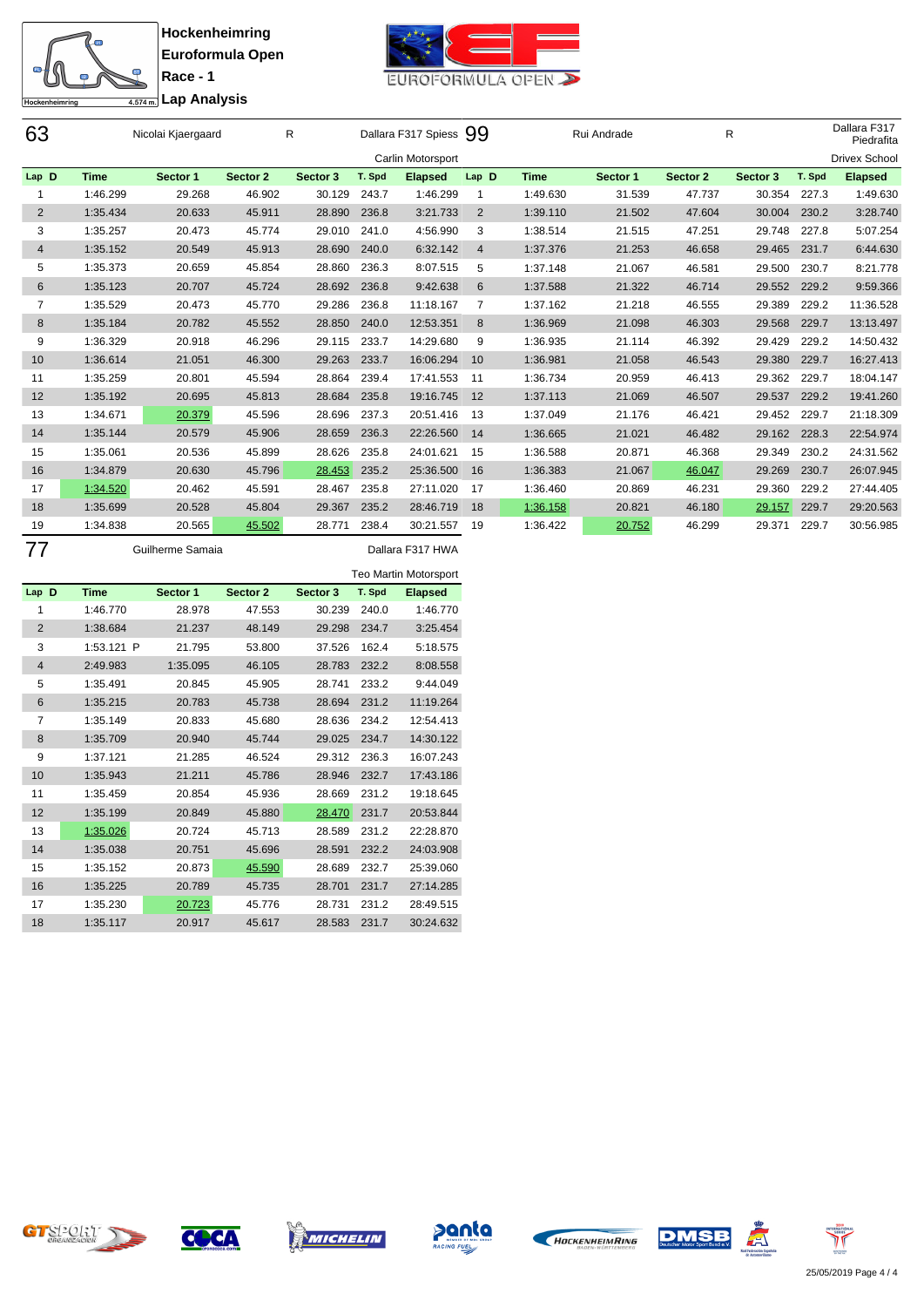### Ő  $\overline{\mathbf{S}}$  $\bullet$  $\overline{\frac{4.574 \text{ m}}{4.574 \text{ m}}}$ Analysis by Lap Hockenheimring

**Hockenheimring Euroformula Open Race - 1**



|                  | Num Lap Time | Gap    | 26      | 1:35.677     | 03.955   | 31             | 1:35.681     | 15.432 | 30             | 1:33.692     | 02.158 | 20             | 1:36.068     | 19.784 |
|------------------|--------------|--------|---------|--------------|----------|----------------|--------------|--------|----------------|--------------|--------|----------------|--------------|--------|
| Lap 1            |              |        | 14      | 1:34.976     | 04.413   | 11             | 1:34.998     | 18.606 | 26             | 1:35.093     | 07.281 | 77             | 1:37.121     | 1 Lap  |
| 33               | 1:39.987     |        | 12      | 1:35.714     | 05.825   | 99             | 1:37.148     | 24.200 | 14             | 1:35.401     | 07.993 | 21             | 1:34.969     | 1 Lap  |
| $\overline{7}$   | 1:40.881     | 00.894 | 18      | 1:35.503     | 06.210   |                | Num Lap Time | Gap    | 18             | 1:34.181     | 09.589 | 31             | 1:36.239     | 23.682 |
| 26               | 1:42.149     | 02.162 | $\bf 8$ | 1:35.486     | 07.105   | Lap 6          |              |        | 8              | 1:34.691     | 12.353 | 11             | 1:35.307     | 24.760 |
| 30               | 1:42.271     | 02.284 | 63      | 1:35.257     | 07.608   | 33             | 1:33.801     |        | 12             | 1:35.132     | 13.709 | 99             | 1:36.981     | 40.456 |
| 12               | 1:42.811     | 02.824 | 31      | 1:36.714     | 11.410   | 7              | 1:34.090     | 01.773 | 63             | 1:35.184     | 14.200 |                | Num Lap Time | Gap    |
| 14               | 1:43.113     | 03.126 | 20      | 1:37.978     | 11.874   | 30             | 1:33.797     | 02.506 | 77             | 1:35.149     | 1 Lap  | Lap $11$       |              |        |
| 8                | 1:43.938     | 03.951 | 11      | 1:35.061     | 16.285   | 26             | 1:34.402     | 05.642 | 20             | 1:34.572     | 16.394 | 33             | 1:33.867     |        |
| 18               | 1:44.249     | 04.262 | 99      | 1:38.514     | 17.872   | 14             | 1:34.579     | 06.371 | 31             | 1:35.146     | 20.114 | 30             | 1:33.768     | 02.375 |
| 11               | 1:44.641     | 04.654 | 77      | 1:53.121     | 29.193   | 18             | 1:34.686     | 08.916 | 21             | 1:34.865     | 1 Lap  | 7              | 1:34.283     | 04.079 |
| 51               | 1:44.927     | 04.940 | 21      | 2:28.896     | 1:02.103 | 12             | 1:35.183     | 10.183 | 11             | 1:35.120     | 22.305 | 14             | 1:34.168     | 08.714 |
| 20               | 1:45.410     | 05.423 |         | Num Lap Time | Gap      | 8              | 1:34.965     | 10.405 | 99             | 1:36.969     | 34.346 | 26             | 1:35.335     | 09.568 |
| 21               | 1:45.826     | 05.839 | Lap $4$ |              |          | 63             | 1:35.123     | 11.259 |                | Num Lap Time | Gap    | 18             | 1:34.295     | 10.541 |
| 63               | 1:46.299     | 06.312 | 33      | 1:34.319     |          | 77             | 1:35.491     | 1 Lap  | Lap 9          |              |        | 8              | 1:34.220     | 14.043 |
| 77               | 1:46.770     | 06.783 | 7       | 1:34.673     | 01.199   | 20             | 1:34.925     | 14.959 | 33             | 1:33.774     |        | 12             | 1:35.173     | 20.148 |
| 31               | 1:47.015     | 07.028 | 30      | 1:33.879     | 02.711   | 31             | 1:35.703     | 17.334 | $\overline{7}$ | 1:34.215     | 02.222 | 63             | 1:35.259     | 20.729 |
| 99               | 1:49.630     | 09.643 | 26      | 1:34.875     | 04.511   | 21             | 1:38.313     | 1 Lap  | 30             | 1:34.075     | 02.459 | 20             | 1:35.428     | 21.345 |
|                  | Num Lap Time | Gap    | 14      | 1:34.959     | 05.053   | 11             | 1:35.064     | 19.869 | 26             | 1:34.421     | 07.928 | 77             | 1:35.943     | 1 Lap  |
| Lap <sub>2</sub> |              |        | 12      | 1:35.026     | 06.532   | 99             | 1:37.588     | 27.987 | 14             | 1:33.995     | 08.214 | 21             | 1:34.840     | 1 Lap  |
| 33               | 1:35.084     |        | 18      | 1:34.962     | 06.853   |                | Num Lap Time | Gap    | 18             | 1:34.166     | 09.981 | 31             | 1:35.269     | 25.084 |
| $\overline{7}$   | 1:34.745     | 00.555 | 8       | 1:34.733     | 07.519   | Lap 7          |              |        | 8              | 1:34.570     | 13.149 | 11             | 1:35.074     | 25.967 |
| 26               | 1:35.511     | 02.589 | 63      | 1:35.152     | 08.441   | 33             | 1:33.970     |        | 12             | 1:36.417     | 16.352 | 99             | 1:36.734     | 43.323 |
| 30               | 1:35.849     | 03.049 | 20      | 1:34.979     | 12.534   | $\overline{7}$ | 1:33.909     | 01.712 | 63             | 1:36.329     | 16.755 |                | Num Lap Time | Gap    |
| 14               | 1:35.706     | 03.748 | 31      | 1:36.537     | 13.628   | 30             | 1:33.732     | 02.268 | 77             | 1:35.709     | 1 Lap  | Lap $12$       |              |        |
| 12               | 1:36.682     | 04.422 | 11      | 1:35.519     | 17.485   | 26             | 1:34.318     | 05.990 | 20             | 1:35.128     | 17.748 | 33             | 1:33.861     |        |
| 18               | 1:35.840     | 05.018 | 99      | 1:37.376     | 20.929   | 14             | 1:33.993     | 06.394 | 31             | 1:35.135     | 21.475 | 30             | 1:33.472     | 01.986 |
| 8                | 1:37.063     | 05.930 |         | Num Lap Time | Gap      | 18             | 1:34.264     | 09.210 | 21             | 1:34.987     | 1 Lap  | $\overline{7}$ | 1:34.289     | 04.507 |
| 63               | 1:35.434     | 06.662 | Lap $5$ |              |          | 8              | 1:35.029     | 11.464 | 11             | 1:34.954     | 23.485 | 14             | 1:33.687     | 08.540 |
| 21               | 1:36.763     | 07.518 | 33      | 1:33.877     |          | 12             | 1:36.166     | 12.379 | 99             | 1:36.935     | 37.507 | 26             | 1:34.325     | 10.032 |
| 20               | 1:37.868     | 08.207 | 7       | 1:34.162     | 01.484   | 63             | 1:35.529     | 12.818 |                | Num Lap Time | Gap    | 18             | 1:34.253     | 10.933 |
| 31               | 1:37.063     | 09.007 | 30      | 1:33.676     | 02.510   | 77             | 1:35.215     | 1 Lap  | Lap $10$       |              |        | 8              | 1:34.393     | 14.575 |
| 77               | 1:38.684     | 10.383 | 26      | 1:34.407     | 05.041   | 20             | 1:34.635     | 15.624 | 33             | 1:34.032     |        | 12             | 1:34.878     | 21.165 |
| 99               |              |        |         |              |          |                |              |        |                |              |        |                |              | 22.060 |
|                  | 1:39.110     | 13.669 | 14      | 1:34.417     | 05.593   | 31             | 1:35.406     | 18.770 | 30             | 1:34.047     | 02.474 | 63             | 1:35.192     |        |
| 11               | 1:45.965     | 15.535 | 18      | 1:35.055     | 08.031   | 21             | 1:35.265     | 1 Lap  | $\overline{7}$ | 1:35.473     | 03.663 | 20             | 1:35.007     | 22.491 |
| 51               | 1:58.732     | 28.588 | 12      | 1:36.146     | 08.801   | 11             | 1:35.088     | 20.987 | 26             | 1:34.204     | 08.100 | 77             | 1:35.459     | 1 Lap  |
|                  | Num Lap Time | Gap    | 8       | 1:35.599     | 09.241   | 99             | 1:37.162     | 31.179 | 14             | 1:34.231     | 08.413 | 31             | 1:35.639     | 26.862 |
| Lap 3            |              |        | 63      | 1:35.373     | 09.937   |                | Num Lap Time | Gap    | 18             | 1:34.164     | 10.113 | 21             | 1:37.008     | 1 Lap  |
| 33               | 1:34.311     |        | 77      | 2:49.983     | 1 Lap    | Lap 8          |              |        | 8              | 1:34.573     | 13.690 | 11             | 1:35.234     | 27.340 |
| $\overline{7}$   | 1:34.601     | 00.845 | 21      | 2:19.879     | 1 Lap    | 33             | 1:33.802     |        | 12             | 1:36.522     | 18.842 | 99             | 1:37.113     | 46.575 |













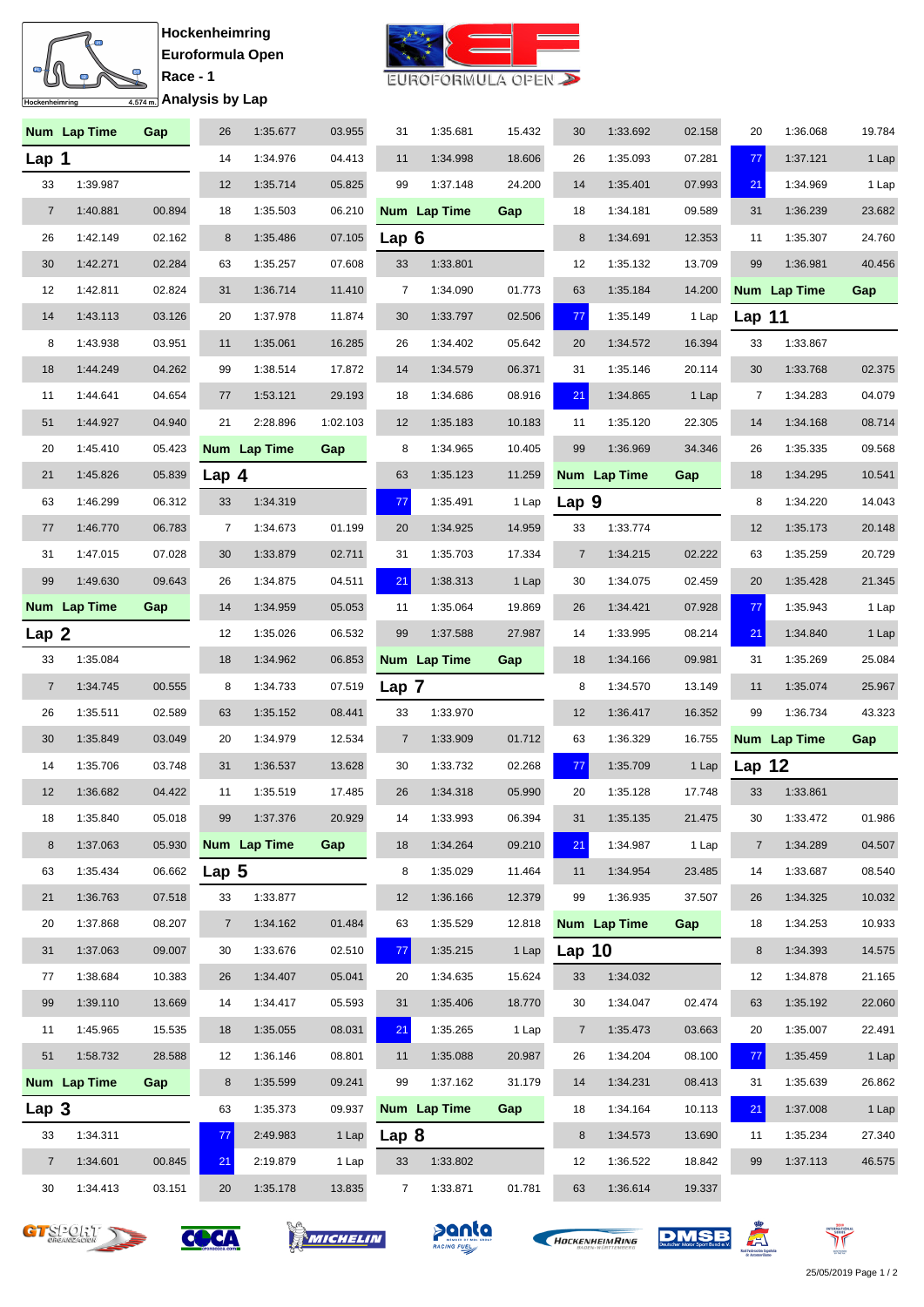### m  $\overline{\mathbf{S}}$  $\mathbb{R}$ Hockenheimring  $\overline{4.5}$

**Hockenheimring Euroformula Open Race - 1**



| ⊃ |                     |  |  |
|---|---------------------|--|--|
|   | 74m Analysis by Lap |  |  |
|   |                     |  |  |
|   |                     |  |  |

|               | Num Lap Time | Gap    | 18       | 1:34.528     | 12.754 | 31             | 1:35.519     | 38.503   |
|---------------|--------------|--------|----------|--------------|--------|----------------|--------------|----------|
| <b>Lap 13</b> |              |        | 8        | 1:34.609     | 16.087 | 21             | 1:35.713     | 1 Lap    |
| 33            | 1:33.678     |        | 12       | 1:34.836     | 24.682 | 99             | 1:36.460     | 1:00.548 |
| 30            | 1:33.445     | 01.753 | 63       | 1:35.061     | 25.908 |                | Num Lap Time | Gap      |
| 7             | 1:34.098     | 04.927 | 20       | 1:34.908     | 26.253 | Lap 18         |              |          |
| 14            | 1:33.714     | 08.576 | 77       | 1:35.038     | 1 Lap  | 33             | 1:33.931     |          |
| 26            | 1:33.999     | 10.353 | 31       | 1:35.499     | 32.561 | 7              | 1:34.112     | 05.562   |
| 18            | 1:33.981     | 11.236 | 11       | 1:35.200     | 33.270 | 30             | 1:34.108     | 06.528   |
| 8             | 1:33.936     | 14.833 | 21       | 1:35.287     | 1 Lap  | 14             | 1:34.127     | 09.063   |
| 12            | 1:34.868     | 22.355 | 99       | 1:36.588     | 55.849 | 26             | 1:34.261     | 13.280   |
| 63            | 1:34.671     | 23.053 |          | Num Lap Time | Gap    | 18             | 1:34.372     | 14.818   |
| 20            | 1:34.708     | 23.521 | Lap 16   |              |        | 8              | 1:36.601     | 18.841   |
| 77            | 1:35.199     | 1 Lap  | 33       | 1:34.218     |        | 12             | 1:36.101     | 28.447   |
| 31            | 1:35.806     | 28.990 | 7        | 1:34.101     | 05.411 | 63             | 1:35.699     | 28.931   |
| 11            | 1:35.739     | 29.401 | 30       | 1:33.889     | 06.199 | 20             | 1:35.358     | 29.515   |
| 21            | 1:36.419     | 1 Lap  | 14       | 1:34.023     | 08.900 | 77             | 1:35.230     | 1 Lap    |
| 99            | 1:37.049     | 49.946 | 26       | 1:34.491     | 12.566 | 11             | 1:35.053     | 38.493   |
|               | Num Lap Time | Gap    | 18       | 1:35.560     | 14.096 | 31             | 1:35.464     | 40.036   |
| Lap 14        |              |        | 8        | 1:34.330     | 16.199 | 21             | 1:35.345     | 1 Lap    |
| 33            | 1:33.293     |        | 12       | 1:35.011     | 25.475 | 99             | 1:36.158     | 1:02.775 |
|               |              |        |          |              |        |                |              |          |
| 30            | 1:33.458     | 01.918 | 63       | 1:34.879     | 26.569 |                | Num Lap Time | Gap      |
| 7             | 1:34.004     | 05.638 | 20       | 1:35.267     | 27.302 | Lap 19         |              |          |
| 14            | 1:33.559     | 08.842 | 77       | 1:35.152     | 1 Lap  | 33             | 1:34.287     |          |
| 26            | 1:34.748     | 11.808 | 11       | 1:37.001     | 36.053 | $\overline{7}$ | 1:33.946     | 05.221   |
| 18            | 1:34.340     | 12.283 | 31       | 1:38.567     | 36.910 | 30             | 1:34.227     | 06.468   |
| 8             | 1:33.995     | 15.535 | 21       | 1:37.725     | 1 Lap  | 14             | 1:34.002     | 08.778   |
| 12            | 1:34.841     | 23.903 | 99       | 1:36.383     | 58.014 | 26             | 1:34.437     | 13.430   |
| 63            | 1:35.144     | 24.904 |          | Num Lap Time | Gap    | 18             | 1:34.273     | 14.804   |
| 20            | 1:35.174     | 25.402 | Lap $17$ |              |        | 8              | 1:34.692     | 19.246   |
| 77            | 1:35.026     | 1 Lap  | 33       | 1:33.926     |        | 12             | 1:34.870     | 29.030   |
| 31            | 1:35.422     | 31.119 | 7        | 1:33.896     | 05.381 | 63             | 1:34.838     | 29.482   |
| 11            | 1:36.019     | 32.127 | 30       | 1:34.078     | 06.351 | 20             | 1:34.850     | 30.078   |
| 21            | 1:36.261     | 1 Lap  | 14       | 1:33.893     | 08.867 | 77             | 1:35.117     | 1 Lap    |
| 99            | 1:36.665     | 53.318 | 26       | 1:34.310     | 12.950 | 11             | 1:35.417     | 39.623   |
|               | Num Lap Time | Gap    | 18       | 1:34.207     | 14.377 | 31             | 1:35.144     | 40.893   |
| Lap $15$      |              |        | 8        | 1:33.898     | 16.171 | 21             | 1:35.213     | 1 Lap    |
| 33            | 1:34.057     |        | 12       | 1:34.728     | 26.277 | 99             | 1:36.422     | 1:04.910 |
| 7             | 1:33.947     | 05.528 | 63       | 1:34.520     | 27.163 |                |              |          |
| 30            | 1:38.667     | 06.528 | 20       | 1:34.712     | 28.088 |                |              |          |
| 14            | 1:34.310     | 09.095 | 77       | 1:35.225     | 1 Lap  |                |              |          |













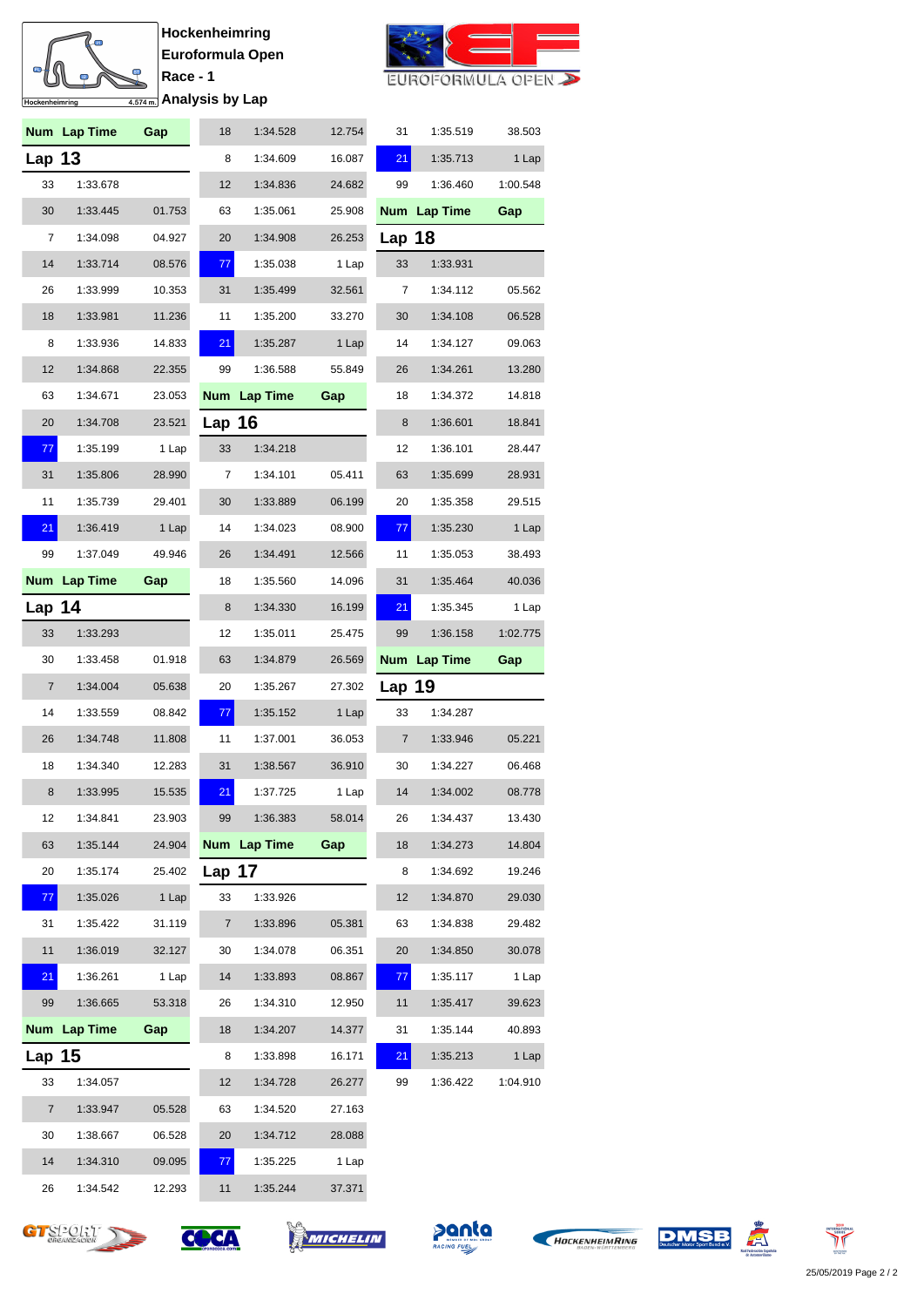

**Best Sectors Results** 



|                |                                       | Sector - 1          |        |     | Sector - 2           |        |                 | Sector - 3          | <b>Ideal Lap vs Best Lap</b> |                |                 |                     |                         |                   |                |  |
|----------------|---------------------------------------|---------------------|--------|-----|----------------------|--------|-----------------|---------------------|------------------------------|----------------|-----------------|---------------------|-------------------------|-------------------|----------------|--|
| <b>Clas</b>    | $\underline{\mathsf{N}^{\mathsf{o}}}$ | <b>Driver</b>       | Time   | $W$ | <b>Driver</b>        | Time   | N <sup>o</sup>  | <b>Driver</b>       | <b>Time Clas</b>             |                | <b>No</b>       | <b>Driver</b>       | Ideal Lap Best Lap Clas |                   |                |  |
|                | 33                                    | Marino Sato         | 20.066 | 30  | Liam Lawson          | 45.063 | 33              | Marino Sato         | 28.073                       |                | 33              | Marino Sato         |                         | 1:33.292 1:33.293 |                |  |
| $\overline{2}$ | 30 <sup>°</sup>                       | Liam Lawson         | 20.158 | 33  | <b>Marino Sato</b>   | 45.153 | 30 <sup>°</sup> | Liam Lawson         | 28.077                       | $\overline{2}$ | 30 <sup>°</sup> | Liam Lawson         |                         | 1:33.298 1:33.445 | $\overline{2}$ |  |
| 3              |                                       | Jack Doohan         | 20.197 | 14  | Yuki Tsunoda         | 45.165 | 8               | Lukas Dunner        | 28.106                       | 3              | 14              | Yuki Tsunoda        |                         | 1:33.507 1:33.559 | 3              |  |
| $\overline{4}$ | 26                                    | Linus Lundqvist     | 20.212 |     | Jack Doohan          | 45.254 | 14              | Yuki Tsunoda        | 28.125                       | $\overline{4}$ | 7               | Jack Doohan         | 1:33.668 1:33.871       |                   | 4              |  |
| 5              | 14                                    | Yuki Tsunoda        | 20.217 | 20  | Cameron Das          | 45.272 |                 | Jack Doohan         | 28.217                       | 5              | 8               | Lukas Dunner        |                         | 1:33.758 1:33.898 | 5              |  |
| 6              | 8                                     | Lukas Dunner        | 20.272 | 18  | <b>Julian Hanses</b> | 45.298 | 18              | Julian Hanses       | 28.271                       | 6              | 26              | Linus Lundgvist     |                         | 1:33.873 1:33.999 | $\overline{7}$ |  |
|                | 18                                    | Julian Hanses       | 20.327 | 26  | Linus Lundqvist      | 45.376 | 26              | Linus Lundqvist     | 28.285                       |                | 18              | Julian Hanses       |                         | 1:33.896 1:33.981 | 6              |  |
| 8              | 63                                    | Nicolai Kjaergaard  | 20.379 | 8   | Lukas Dunner         | 45.380 | <b>20</b>       | Cameron Das         | 28.426                       | 8              | <b>20</b>       | Cameron Das         |                         | 1:34.176 1:34.572 | 9              |  |
| 9              | 20                                    | Cameron Das         | 20.478 | 12  | Christian Hahn       | 45.384 | 63              | Nicolai Kjaergaard  | 28.453                       | 9              | 63              | Nicolai Kjaergaard  |                         | 1:34.334 1:34.520 | -8             |  |
| 10             | $12 \,$                               | Christian Hahn      | 20.488 | 11  | Teppei Natori        | 45.407 | 77              | Guilherme Samaia    | 28.470                       | 10             | $12 \,$         | Christian Hahn      |                         | 1:34.452 1:34.728 | 10             |  |
| 11             | 21                                    | Calan Williams      | 20.566 | -21 | Calan Williams       | 45.414 | 31              | <b>Billy Monger</b> | 28.480                       | 11             | 21              | Calan Williams      |                         | 1:34.600 1:34.840 | 11             |  |
| 12             | 11                                    | Teppei Natori       | 20.593 | 63  | Nicolai Kjaergaard   | 45.502 | 12              | Christian Hahn      | 28.580                       | 12             | 11              | Teppei Natori       |                         | 1:34.647 1:34.954 | 12             |  |
| 13             | 31                                    | <b>Billy Monger</b> | 20.593 | 77  | Guilherme Samaia     | 45.590 | 21              | Calan Williams      | 28.620                       | 13             | 31              | <b>Billy Monger</b> |                         | 1:34.718 1:35.135 | -14            |  |
| 14             | 77                                    | Guilherme Samaia    | 20.723 | 31  | <b>Billy Monger</b>  | 45.645 | 11              | Teppei Natori       | 28.647                       | 14             | 77              | Guilherme Samaia    |                         | 1:34.783 1:35.026 | $_{13}$        |  |
| 15             | 99                                    | Rui Andrade         | 20.752 | 99  | Rui Andrade          | 46.047 | 99              | Rui Andrade         | 29.157                       | 15             | 99              | Rui Andrade         |                         | 1:35.956 1:36.158 | -15            |  |
| 16             | 51                                    | Aldo Festante       | 21.148 | 51  | Aldo Festante        | 47.319 | 51              | Aldo Festante       | 29.612                       | 16             | 51              | Aldo Festante       |                         | 1:38.079 1:44.927 | 16             |  |













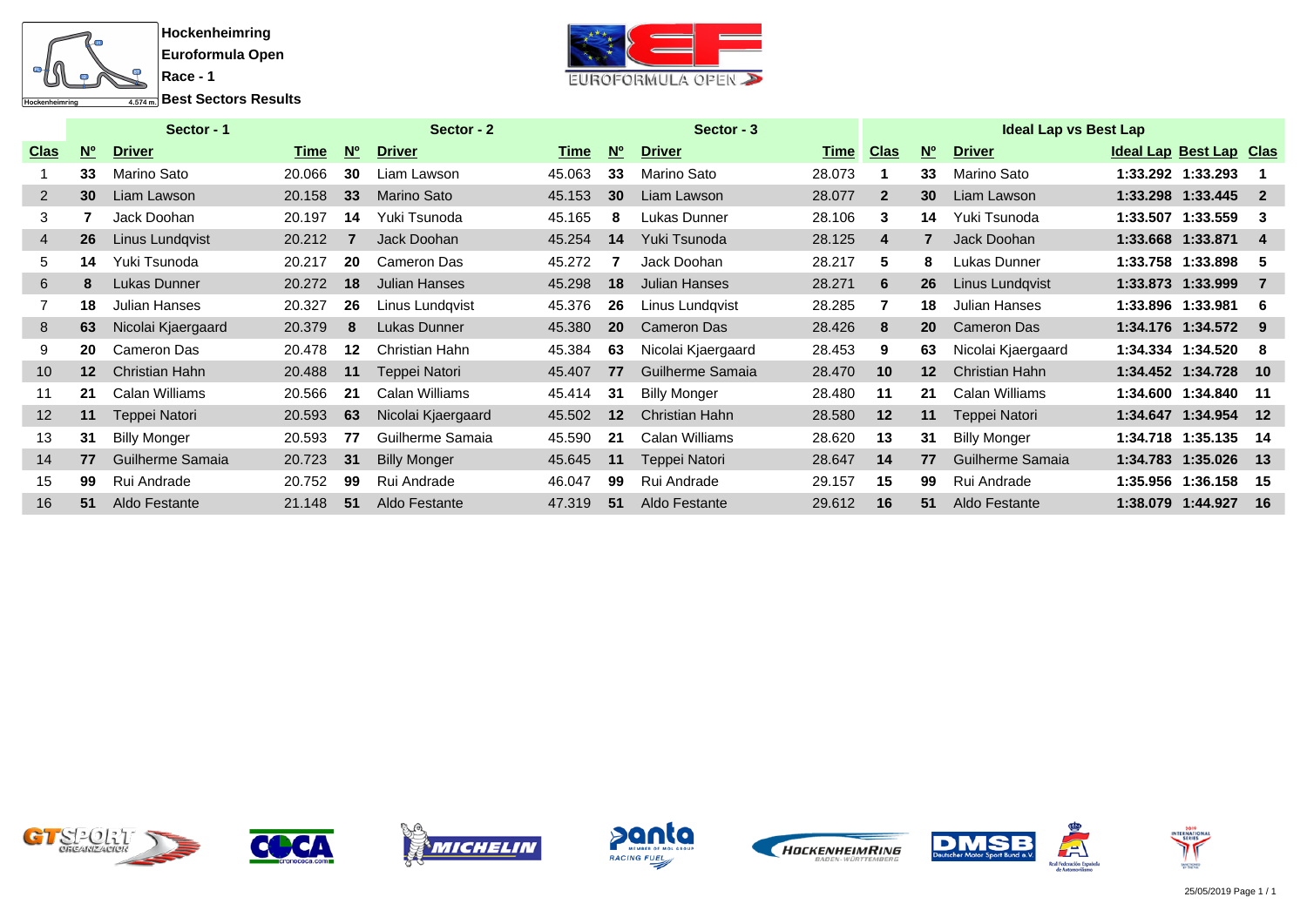













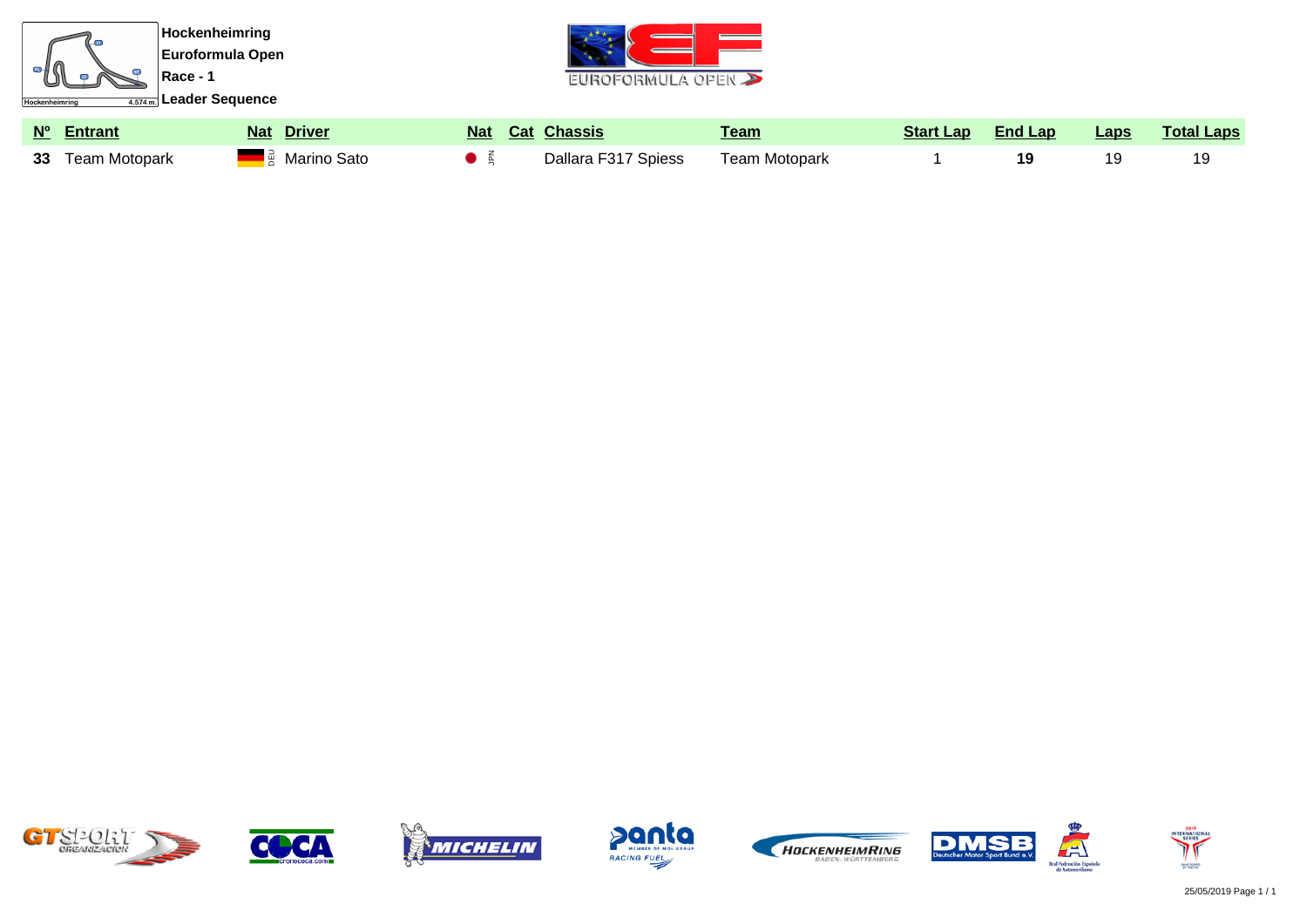



|                 |                 |                          |                                                          |                                             |              |   |                             |                              | <u>Best 1</u> |     | <u>Best 2</u> |     | <b>Best 3</b> |     | <b>Best 4</b> |     | <u>Best 5</u> |     |
|-----------------|-----------------|--------------------------|----------------------------------------------------------|---------------------------------------------|--------------|---|-----------------------------|------------------------------|---------------|-----|---------------|-----|---------------|-----|---------------|-----|---------------|-----|
| <b>CIS</b>      | <u>Nº</u>       | <b>Entrant</b>           | <b>Driver</b><br><b>Nat</b>                              | <b>Nat</b>                                  | <b>Cat</b>   |   | <b>Cls Chassis - Engine</b> | <u>Team</u>                  | <u>Time</u>   | Lap | Time          | Lap | Time          | Lap | Time          | Lap | <b>Time</b>   | Lap |
|                 |                 | 33 Team Motopark         | ■ <sub>R</sub> Marino Sato                               | $\bullet$                                   |              |   | Dallara F317 Spiess         | <b>Team Motopark</b>         | 1:33.293      | 14  | 1:33.678      | 13  | 1:33.774      | 9   | :33.801       | 6   | 1:33.802 8    |     |
|                 |                 | <b>30</b> Team Motopark  | <b>Example 1</b> Alexander Alexander Control             | <del>≭</del> ਼ਾ ਭੂ                          | $\mathsf{R}$ |   | Dallara F317 Spiess         | <b>Team Motopark</b>         | 1:33.445      | 13  | 1:33.458      | 14  | 1:33.472      | 12  | 1:33.676      | -5  | 1:33.692 8    |     |
|                 | 14              | Team Motopark            | <b>Example:</b> Yuki Tsunoda                             | $\bullet$ $\leq$                            | R            |   | Dallara F317 Spiess         | <b>Team Motopark</b>         | 1:33.559      | 14  | 1:33.687      | 12  | 1:33.714      | 13  | 1:33.893      | -17 | 1:33.993      |     |
| 4               |                 | Double R                 | ack Doohan                                               | 大门                                          | R            |   | Dallara F317 HWA            | Double R                     | 1:33.871      | 8   | 1:33.896      | 17  | 1:33.909      |     | 1:33.946      | 19  | 1:33.947 15   |     |
|                 |                 | Teo Martin Motorsport    | Lukas Dunner                                             |                                             |              |   | Dallara F317 HWA            | <b>Teo Martin Motorsport</b> | 1:33.898      |     | :33.936       |     | :33.995       | 14  | :34.220       | -11 | 1:34.330 16   |     |
| 6               | 18              | Team Motopark            | <b>Example 3</b> Julian Hanses                           |                                             |              |   | Dallara F317 Spiess         | <b>Team Motopark</b>         | 1:33.981      | 13  | 1:34.164      | 10  | 1:34.166      | 9   | 1:34.181      |     | 1:34.207 17   |     |
|                 |                 | 26 Double R              | ge Linus Lundqvist                                       | $\frac{1}{2}$ $\frac{1}{2}$ $\frac{1}{2}$ R |              |   | Dallara F317 HWA            | Double R                     | 1:33.999      | 13  | 1:34.204      | 10  | 1:34.261      | 18  | 1:34.310      | 17  | 1:34.318 7    |     |
| 8               | 63              | <b>Carlin Motorsport</b> | Se Nicolai Kjaergaard                                    | HE                                          | R            | 5 | Dallara F317 Spiess         | Carlin Motorsport            | 1:34.520      | 17  | 1:34.671      | 13  | 1:34.838      | 19  | 1:34.879      | 16  | 1:35.061 15   |     |
|                 | 20              | <b>Fortec Motorsport</b> | $\frac{1}{2}$ $\frac{2}{3}$ Cameron Das                  | <u>LE</u> S                                 |              |   | Dallara F317 HWA            | Fortec Motorsport            | 1:34.572      | -8  | 1:34.635      |     | 1:34.708      | 13  | 1:34.712      | -17 | 1:34.850 19   |     |
| 10 <sup>°</sup> | 12 <sup>2</sup> | <b>Carlin Motorsport</b> | $\frac{1}{2}$ $\frac{3}{8}$ Christian Hahn               | $\bullet$                                   |              |   | Dallara F317 Spiess         | Carlin Motorsport            | 1:34.728      | 17  | 1:34.836      | 15  | 1:34.841      | 14  | 1:34.868      | 13  | 1:34.870 19   |     |
|                 | 21              | <b>Fortec Motorsport</b> | $\frac{1}{2}$ $\frac{3}{2}$ $\frac{3}{2}$ Calan Williams | ≫स्<br>——                                   |              |   | Dallara F317 HWA            | Fortec Motorsport            | 1:34.840      | 10  | 1:34.865      |     | 1:34.969      | 9   | 1:34.987      | 8   | 1:35.213 18   |     |
| 12 <sup>2</sup> | 11              | Carlin Motorsport        | E & Teppei Natori                                        | $\bullet$ $\leq$                            | R            | 6 | Dallara F317 Spiess         | Carlin Motorsport            | 1:34.954      | 9   | 1:34.998      | 5   | 1:35.053      | 18  | 1:35.061      | 3   | $1:35.064$ 6  |     |
| 13              |                 | Teo Martin Motorsport    | E ∴ ๊ Guilherme Samaia                                   | $\bullet$                                   |              |   | Dallara F317 HWA            | <b>Teo Martin Motorsport</b> | 1:35.026      | 13  | 1:35.038      | 14  | :35.117       | 18  | 1:35.149      |     | 1:35.152 15   |     |
| 14              | 31              | Carlin Motorsport        | g Billy Monger                                           | $\frac{1}{2}$                               | R            |   | Dallara F317 Spiess         | Carlin Motorsport            | 1:35.135      | 9   | 1:35.144      | 19  | 1:35.146      | -8  | 1:35.269      | 11  | 1:35.406 7    |     |
| 15              | 99              | Drivex School            | ■ 岛 Rui Andrade                                          | $\mathcal{Q}$ , $\mathcal{Q}$               | R            | 8 | Dallara F317 Piedrafita     | Drivex School                | 1:36.158      | 18  | 1:36.383      | 16  | 1:36.422      | 19  | 1:36.460      | -17 | 1:36.588 15   |     |
| 16              |                 | 51 Teo Martin Motorsport | <b>Aldo Festante</b><br>180                              | IE                                          |              |   | Dallara F317 HWA            | Teo Martin Motorsport        | 1:44.927      |     | 1:58.732      |     |               |     |               |     |               |     |













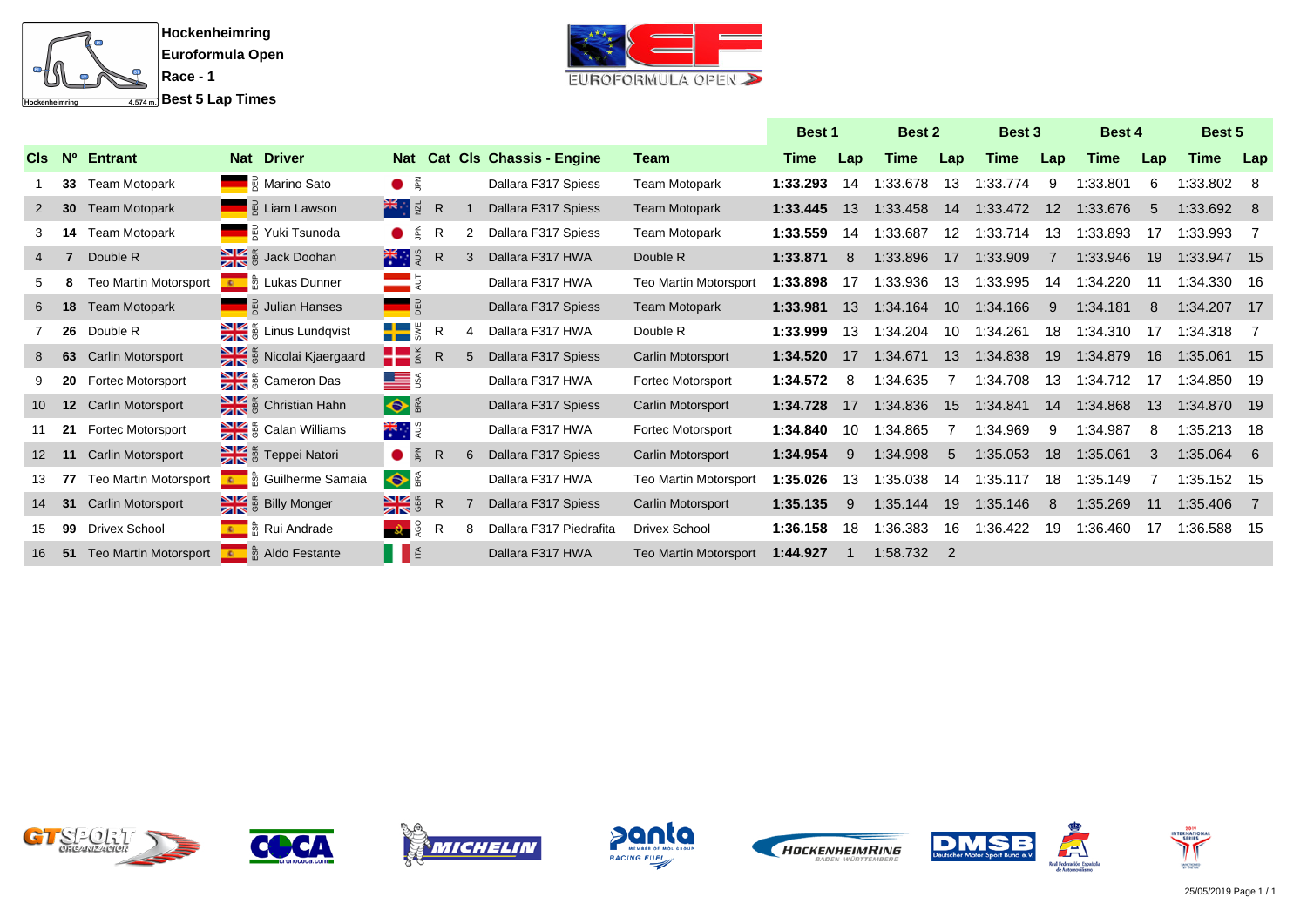



|                 |                             |                          |                                              |                         |              |                |                         |                              |             | <u> Top 1</u>  |       | <u>Top 2</u> | <u>Top 3</u> |                | <u> Top 4</u> |                   | <u>Top 5</u> |                |            |
|-----------------|-----------------------------|--------------------------|----------------------------------------------|-------------------------|--------------|----------------|-------------------------|------------------------------|-------------|----------------|-------|--------------|--------------|----------------|---------------|-------------------|--------------|----------------|------------|
| <u>CIs</u>      | $\overline{\mathsf{M}_{0}}$ | <b>Entrant</b>           | <b>Driver</b><br><u>Nat</u>                  | <b>Nat</b>              | <b>Cat</b>   | <u>Cls</u>     | <b>Chassis - Engine</b> | <u>Team</u>                  | <u>Km/h</u> | $\mathbf{Lap}$ | Km/h  | Lap          | <u>Km/h</u>  | $\mathsf{Lap}$ | <u>Km/h</u>   | $\mathbf{Lap}$    | <u>Km/h</u>  | $\mathbf{Lap}$ | <u>Avg</u> |
|                 |                             | 63 Carlin Motorsport     | Se & Nicolai Kjaergaard                      | $\blacksquare$          | R            |                | Dallara F317 Spiess     | Carlin Motorsport            | 243.7       |                | 241.0 | 3            | 240.0        |                | 240.0         | 8                 | 239.4        | 11             | 240.8      |
|                 | 30 <sup>°</sup>             | <b>Team Motopark</b>     | <b>E</b> <sub>R</sub> Liam Lawson            | <del>⊁</del> ਿੰ ਸੂ      | $\mathsf{R}$ | $\overline{2}$ | Dallara F317 Spiess     | <b>Team Motopark</b>         | 243.2       | 9              | 242.6 |              | 242.6        | 2              | 242.1         | 10                | 241.0        | 3              | 242.3      |
|                 | 18                          | Team Motopark            | $\frac{1}{6}$ Julian Hanses                  | 림                       |              |                | Dallara F317 Spiess     | <b>Team Motopark</b>         | 242.6       |                | 240.5 | 3            | 240.5        |                | 240.5         | 5                 | 240.0        | 15             | 240.8      |
|                 | 14                          | <b>Team Motopark</b>     | A Yuki Tsunoda                               | $\bullet$ $\leq$        | $\mathsf{R}$ |                | Dallara F317 Spiess     | <b>Team Motopark</b>         | 242.1       | 4              | 241.6 |              | 241.6        | $\mathcal{P}$  | 240.5         | 6                 | 240.5        | 8              | 241.2      |
|                 | 20                          | <b>Fortec Motorsport</b> | Cameron Das                                  | <u>LE</u> §             |              |                | Dallara F317 HWA        | Fortec Motorsport            | 240.5       | 2              | 240.0 |              | 240.0        | 12             | 239.4         | 10                | 239.4        | 15             | 239.8      |
| 6               |                             | <b>Carlin Motorsport</b> | Feppei Natori                                | $\bullet$ $\leq$        | $\mathsf{R}$ |                | Dallara F317 Spiess     | Carlin Motorsport            | 240.0       | 16             | 237.8 | 13           | 237.3        | 15             | 236.8         |                   | 236.8        |                | 237.7      |
|                 |                             | Teo Martin Motorsport    | E collherme Samaia                           | $\bullet$               |              |                | Dallara F317 HWA        | Teo Martin Motorsport        | 240.0       |                | 236.3 | 9            | 234.7        |                | 234.7         | 8                 | 234.2        |                | 236.0      |
| 8               | 12 <sup>2</sup>             | <b>Carlin Motorsport</b> | & & Christian Hahn                           | $\bullet$               |              |                | Dallara F317 Spiess     | Carlin Motorsport            | 239.4       | $\overline{2}$ | 239.4 | 8            | 238.9        | 6              | 238.4         | 10                | 237.8        |                | 238.8      |
|                 |                             | Double R                 | ack Doohan                                   | <del>ः</del><br>*ं३     | R            | 5              | Dallara F317 HWA        | Double R                     | 238.9       | 3              | 236.8 | 4            | 236.3        | 2              | 236.3         | 5                 | 236.3        | 11             | 236.9      |
| 10              | 51                          | Teo Martin Motorsport    | Le ∞ & Aldo Festante                         | IIE                     |              |                | Dallara F317 HWA        | <b>Teo Martin Motorsport</b> | 238.9       | 2              | 234.7 |              |              |                |               |                   |              |                | 236.8      |
|                 |                             | Teo Martin Motorsport    | ■ 岛 Lukas Dunner                             | $=$ 5                   |              |                | Dallara F317 HWA        | Teo Martin Motorsport        | 238.4       | 6              | 236.8 |              | 236.3        | 5.             | 235.8         | 2                 | 234.2        | 4              | 236.3      |
| 12 <sup>2</sup> | 21                          | Fortec Motorsport        | alleg & Calan Williams                       | ★ … 。                   |              |                | Dallara F317 HWA        | Fortec Motorsport            | 238.4       | $\overline{2}$ | 237.8 | 9            | 237.8        | 16             | 237.3         | $12 \overline{ }$ | 237.3        | 14             | 237.7      |
| 13              | 26                          | Double R                 | & Einus Lundqvist                            | $\blacksquare$          | R            | 6              | Dallara F317 HWA        | Double R                     | 238.4       |                | 237.8 | 12           | 236.3        |                | 236.3         | 13                | 235.8        | 16             | 236.9      |
| 14              | 31                          | Carlin Motorsport        | Billy Monger                                 | <b>MK</b> <sub>8</sub>  | $\mathsf{R}$ |                | Dallara F317 Spiess     | Carlin Motorsport            | 238.4       | $\overline{2}$ | 236.8 | 17           | 236.3        | 11             | 236.3         | 18                | 235.8        | 5              | 236.7      |
| 15              | 33                          | <b>Team Motopark</b>     | $\frac{1}{6}$ Marino Sato                    | $\bullet$ $\frac{2}{3}$ |              |                | Dallara F317 Spiess     | Team Motopark                | 237.3       | 17             | 236.8 | 6            | 236.8        | 12             | 236.8         | 15                | 236.3        | 4              | 236.8      |
| 16              |                             | 99 Drivex School         | <mark>ာ</mark> ္ကြံ့ Rui Andrade<br><b>B</b> | $\frac{1}{2}$           | R            |                | Dallara F317 Piedrafita | <b>Drivex School</b>         | 231.7       | 4              | 230.7 | 5            | 230.7        | 16             | 230.2         | 2                 | 230.2        | 15             | 230.7      |













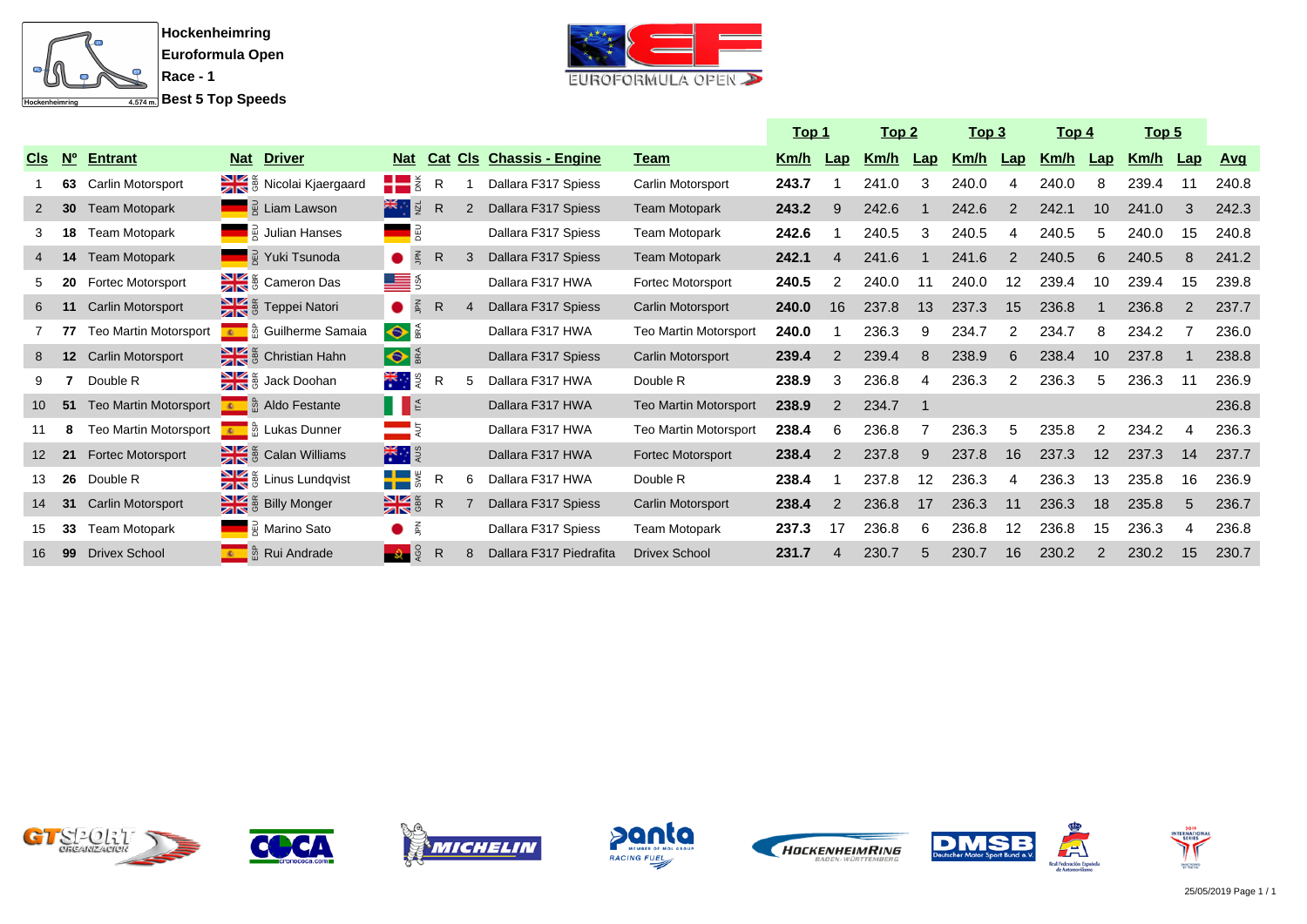

 $\overline{f_{4.574\,\text{m}}}$ Fastest Laps Sequence



| Lap | <b>Time of Day</b> | <b>Session Time</b> | <b>N°</b>       | <b>Entrant</b>       | <b>Nat</b> | <b>Driver</b>                                         | <b>Nat</b>       | Cat | <b>Chassis - Engine</b> | <u>Team</u>          | Time     | Km/h  |
|-----|--------------------|---------------------|-----------------|----------------------|------------|-------------------------------------------------------|------------------|-----|-------------------------|----------------------|----------|-------|
|     | 15:31:54.514       | 3:15.514            | 33              | <b>Team Motopark</b> |            | <b>External Exercise</b> Marino Sato                  |                  |     | Dallara F317 Spiess     | <b>Team Motopark</b> | 1:35.084 | 173.1 |
|     | 15:31:55.068       | 3:16.068            |                 | Double R             |            | $\frac{1}{2}$ $\frac{1}{2}$ $\frac{1}{2}$ Jack Doohan | 。<br>米<br>· S    | R   | Dallara F317 HWA        | Double R             | 1:34.745 | 173.7 |
| 3   | 15:33:28.824       | 4:49.824            | 33              | <b>Team Motopark</b> |            | <b>External America</b> Rato                          | $\bullet$ $\leq$ |     | Dallara F317 Spiess     | <b>Team Motopark</b> | 1:34.311 | 174.5 |
|     | 15:35:05.854       | 6:26.854            | 30              | <b>Team Motopark</b> |            | <b>Example 1</b> $\frac{1}{2}$ Liam Lawson            | ¥ਵ⊹ਾ ਸ਼ੁ         | R   | Dallara F317 Spiess     | <b>Team Motopark</b> | 1:33.879 | 175.4 |
| 5   | 15:36:37.021       | 7:58.021            | 33              | <b>Team Motopark</b> |            | <b>External Report Sato</b>                           | $\bullet$ é      |     | Dallara F317 Spiess     | <b>Team Motopark</b> | 1:33.877 | 175.4 |
| 5.  | 15:36:39.531       | 8:00.531            | 30              | <b>Team Motopark</b> |            | <b>Example 1</b> $\frac{1}{2}$ Liam Lawson            | ¥ਵ⊹ਾ ਬੋ          | R   | Dallara F317 Spiess     | <b>Team Motopark</b> | 1:33.676 | 175.7 |
| 12  | 15:47:36.113       | 18:57.113           | 30 <sup>°</sup> | <b>Team Motopark</b> |            | <b>Example 2</b> Eliam Lawson                         | 米特图              | R   | Dallara F317 Spiess     | <b>Team Motopark</b> | 1:33.472 | 176.1 |
| 13  | 15:49:09.559       | 20:30.559           | 30              | <b>Team Motopark</b> |            | <b>Example 1</b> $\frac{1}{2}$ Liam Lawson            | ⊁≼਼ਾ ਕੁ          | R   | Dallara F317 Spiess     | <b>Team Motopark</b> | 1:33.445 | 176.2 |
| 14  | 15:50:41.099       | 22:02.099           | 33              | <b>Team Motopark</b> |            | <b>E</b> a Marino Sato                                | $\bullet$ $\leq$ |     | Dallara F317 Spiess     | <b>Team Motopark</b> | 1:33.293 | 176.5 |













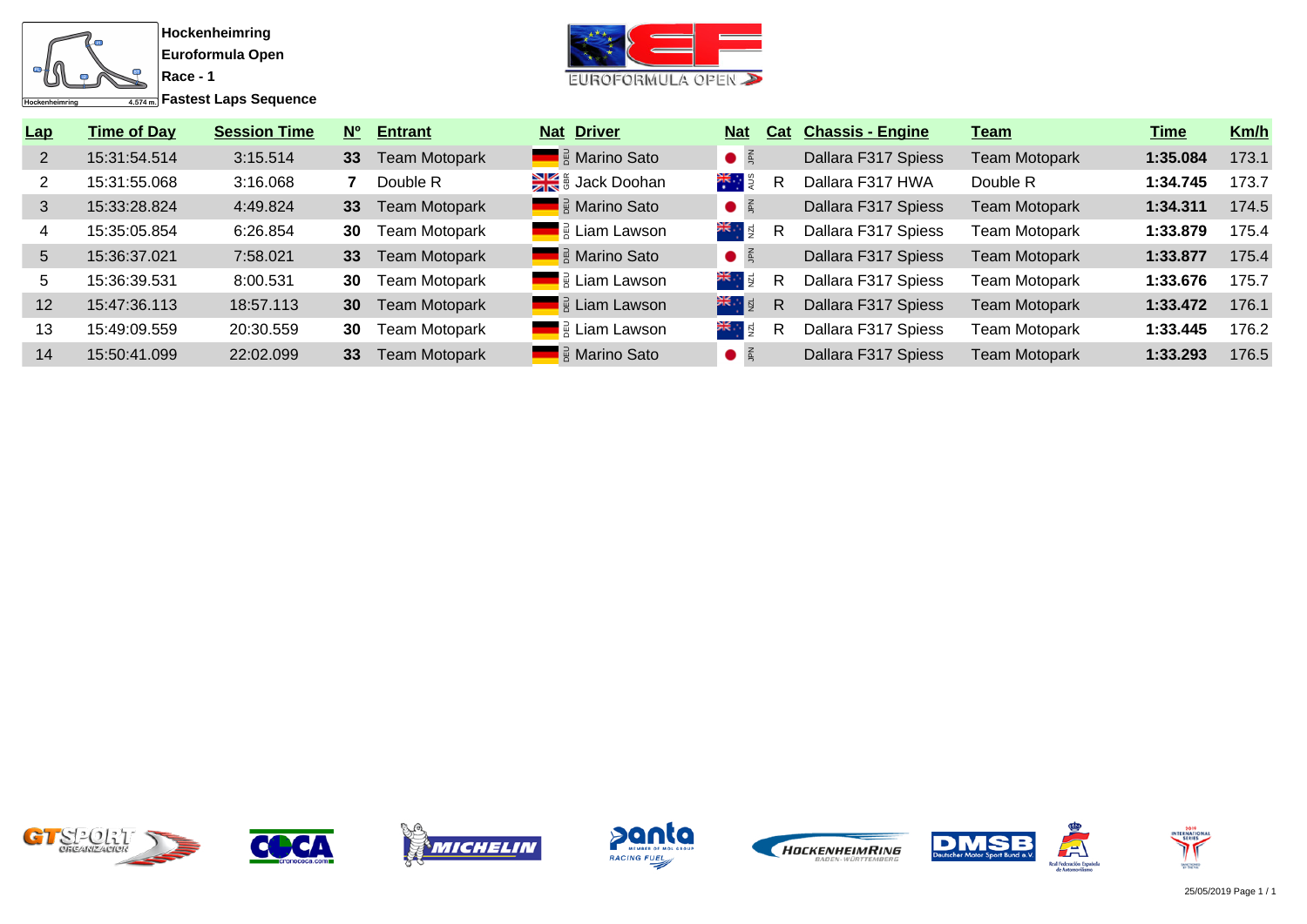

 $\overline{A_{4.574\,\text{m}}}$  Event Best Maximum Speed



| $\overline{\mathsf{N}_{0}}$ | <b>Entrant</b>       | <b>Nat Driver</b>                          | <u>Nat</u>                    | Cat          |   | <b>Clas Chassis - Engine</b>          | <u>Team</u>       | <b>Km/h Session</b>         |
|-----------------------------|----------------------|--------------------------------------------|-------------------------------|--------------|---|---------------------------------------|-------------------|-----------------------------|
| 63                          | Carlin Motorsport    | Size is Nicolai Kjaergaard                 | $\frac{1}{2}$ $\frac{1}{2}$ R |              |   | Dallara F317 Spiess                   | Carlin Motorsport | 243.7 Race - 1              |
| 30 <sup>°</sup>             | Team Motopark        | <b>Example 13</b> Liam Lawson              | 米·图 R                         |              | 2 | Dallara F317 Spiess                   | Team Motopark     | 243.2 Race - 1              |
| 18.                         | Team Motopark        | <b>E</b> a Julian Hanses                   |                               |              |   | Dallara F317 Spiess                   | Team Motopark     | 242.6 Race - 1              |
| 14                          | Team Motopark        | ██  Nuki Tsunoda                           | $\bullet$ $\frac{2}{5}$       | R            | 3 | Dallara F317 Spiess                   | Team Motopark     | 242.1 Race - 1              |
| 20                          | Fortec Motorsport    | Se & Cameron Das                           | <u>LE</u> S                   |              |   | Dallara F317 HWA                      | Fortec Motorsport | 240.5 Race - 1              |
| 77                          | Teo Martin           | E <b>A</b> & Guilherme Samaia              | S                             |              |   | Dallara F317 HWA                      | Teo Martin        | 240.0 Race - 1              |
| 11                          | Carlin Motorsport    | E & Teppei Natori                          | $\bullet$ $\frac{2}{5}$       | R            | 4 | Dallara F317 Spiess                   | Carlin Motorsport | 240.0 Race - 1              |
| 21                          | Fortec Motorsport    | Este & Calan Williams                      | 大门                            |              |   | Dallara F317 HWA                      | Fortec Motorsport | <b>239.4 Qualifying - 1</b> |
| 12                          | Carlin Motorsport    | $\frac{1}{2}$ $\frac{2}{3}$ Christian Hahn | $\bullet$                     |              |   | Dallara F317 Spiess                   | Carlin Motorsport | <b>239.4 Qualifying - 1</b> |
|                             | 51 Teo Martin        | E & Aldo Festante                          | II                            |              |   | Dallara F317 HWA                      | Teo Martin        | 238.9 Race - 1              |
|                             | Double R             | Se & Jack Doohan                           | ≫स<br>⊹ाइ                     | $\mathsf{R}$ | 5 | Dallara F317 HWA                      | Double R          | 238.9 Race - 1              |
|                             | 26 Double R          | a & Linus Lundqvist                        | $\frac{1}{2}$ $\frac{1}{2}$ R |              | 6 | Dallara F317 HWA                      | Double R          | 238.4 Race - 1              |
| 31                          | Carlin Motorsport    | Se Billy Monger                            | <b>NK &amp;</b>               | $\mathsf{R}$ |   | Dallara F317 Spiess                   | Carlin Motorsport | 238.4 Race - 1              |
| 8                           | <b>Teo Martin</b>    | Lukas Dunner                               | $\blacksquare$                |              |   | Dallara F317 HWA                      | <b>Teo Martin</b> | 238.4 Race - 1              |
| 33                          | Team Motopark        | <b>Example 3</b> Marino Sato               | $\bullet$ $\leq$              |              |   | Dallara F317 Spiess                   | Team Motopark     | 237.3 Race - 1              |
| 99                          | <b>Drivex School</b> | E േ & Rui Andrade                          | $\frac{1}{2}$                 | $\mathsf{R}$ | 8 | Dallara F317 Piedrafita Drivex School |                   | <b>234.2 Qualifying - 1</b> |













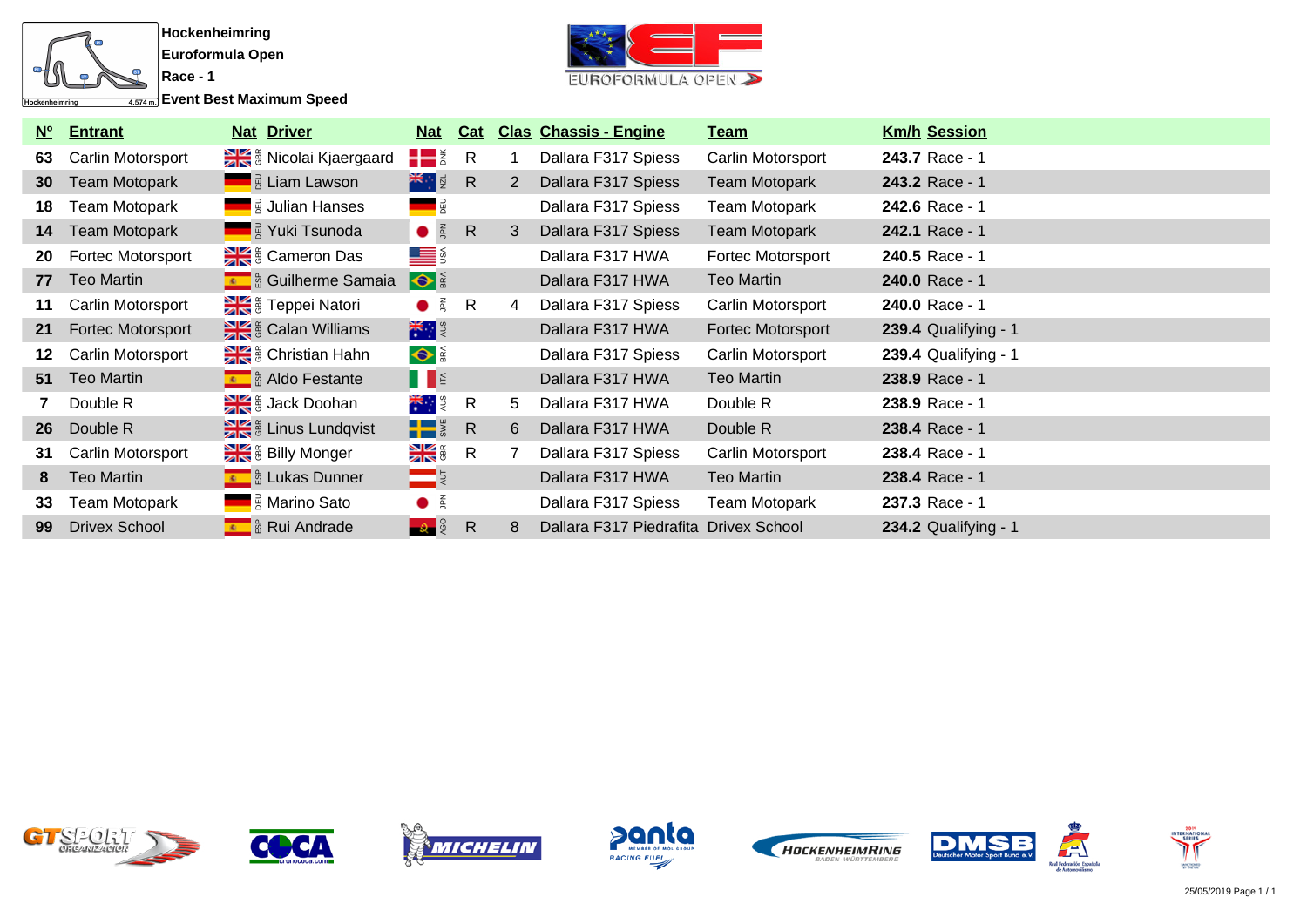



# **LAP**

| Nr | Po           | Grid |    | 2  | 3              | 4  | 5              | 6  | 7              | 8              | 9              | 10             | 11             | 12 | 13             | 14 | 15             | 16 | 17             | 18 | 19 |  |
|----|--------------|------|----|----|----------------|----|----------------|----|----------------|----------------|----------------|----------------|----------------|----|----------------|----|----------------|----|----------------|----|----|--|
| 33 | 1            | 33   | 33 | 33 | 33             | 33 | 33             | 33 | 33             | 33             | 33             | 33             | 33             | 33 | 33             | 33 | 33             | 33 | 33             | 33 | 33 |  |
| 7  | $\mathbf{2}$ | 7    | 7  | 7  | $\overline{7}$ | 7  | $\overline{7}$ | 7  | $\overline{7}$ | $\overline{7}$ | $\overline{7}$ | 30             | 30             | 30 | 30             | 30 | $\overline{7}$ | 7  | $\overline{7}$ | 7  | 7  |  |
| 14 | 3            | 14   | 26 | 26 | 30             | 30 | 30             | 30 | 30             | 30             | 30             | $\overline{7}$ | $\overline{7}$ | 7  | $\overline{7}$ | 7  | 30             | 30 | 30             | 30 | 30 |  |
| 26 | 4            | 26   | 30 | 30 | 26             | 26 | 26             | 26 | 26             | 26             | 26             | 26             | 14             | 14 | 14             | 14 | 14             | 14 | 14             | 14 | 14 |  |
| 18 | 5            | 18   | 12 | 14 | 14             | 14 | 14             | 14 | 14             | 14             | 14             | 14             | 26             | 26 | 26             | 26 | 26             | 26 | 26             | 26 | 26 |  |
| 30 | 6            | 30   | 14 | 12 | 12             | 12 | 18             | 18 | 18             | 18             | 18             | 18             | 18             | 18 | 18             | 18 | 18             | 18 | 18             | 18 | 18 |  |
| 12 | 7            | 12   | 8  | 18 | 18             | 18 | 12             | 12 | 8              | 8              | 8              | 8              | 8              | 8  | 8              | 8  | 8              | 8  | 8              | 8  | 8  |  |
| 51 | 8            | 51   | 18 | 8  | 8              | 8  | 8              | 8  | 12             | 12             | 12             | 12             | 12             | 12 | 12             | 12 | 12             | 12 | 12             | 12 | 12 |  |
| 8  | 9            | 8    | 11 | 63 | 63             | 63 | 63             | 63 | 63             | 63             | 63             | 63             | 63             | 63 | 63             | 63 | 63             | 63 | 63             | 63 | 63 |  |
| 20 | 10           | 20   | 51 | 21 | 31             | 20 | 20             | 20 | 20             | 20             | 20             | 20             | 20             | 20 | 20             | 20 | 20             | 20 | 20             | 20 | 20 |  |
| 11 | 11           | 11   | 20 | 20 | 20             | 31 | 31             | 31 | 31             | 31             | 31             | 31             | 31             | 31 | 31             | 31 | 31             | 11 | 11             | 11 | 11 |  |
| 21 | 12           | 21   | 21 | 31 | 11             | 11 | 11             | 11 | 11             | 11             | 11             | 11             | 11             | 11 | 11             | 11 | 11             | 31 | 31             | 31 | 31 |  |
| 63 | 13           | 63   | 63 | 77 | 99             | 99 | 99             | 99 | 99             | 99             | 99             | 99             | 99             | 99 | 99             | 99 | 99             | 99 | 99             | 99 | 99 |  |
| 77 | 14           | 77   | 77 | 99 | 77             | 77 | 77             | 77 | 77             | 77             | 77             | 77             | 77             | 77 | 77             | 77 | 77             | 77 | 77             | 77 |    |  |
| 31 | 15           | 31   | 31 | 11 | 21             | 21 | 21             | 21 | 21             | 21             | 21             | 21             | 21             | 21 | 21             | 21 | 21             | 21 | 21             | 21 |    |  |
| 99 | 16           | 99   | 99 | 51 |                |    |                |    |                |                |                |                |                |    |                |    |                |    |                |    |    |  |













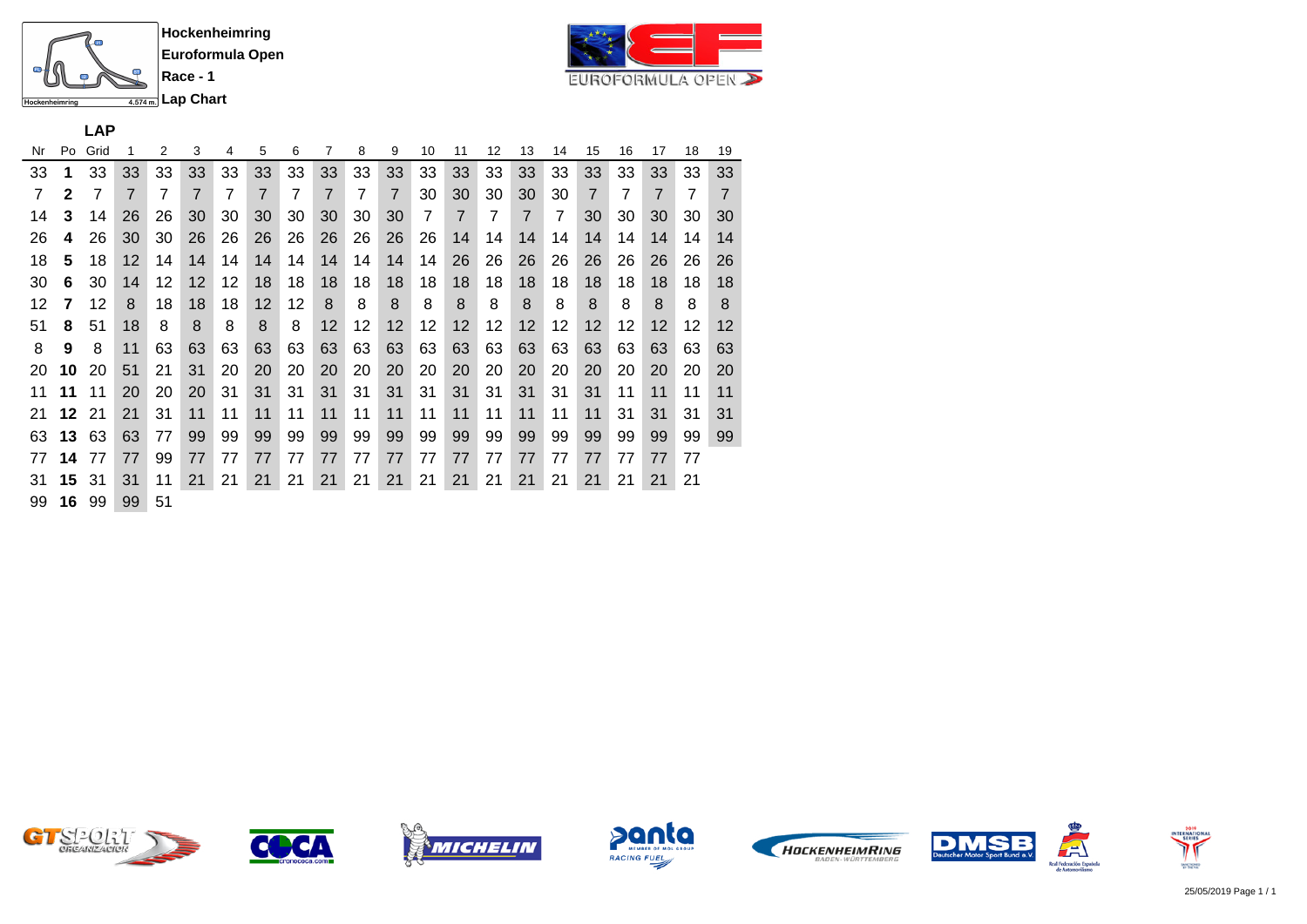





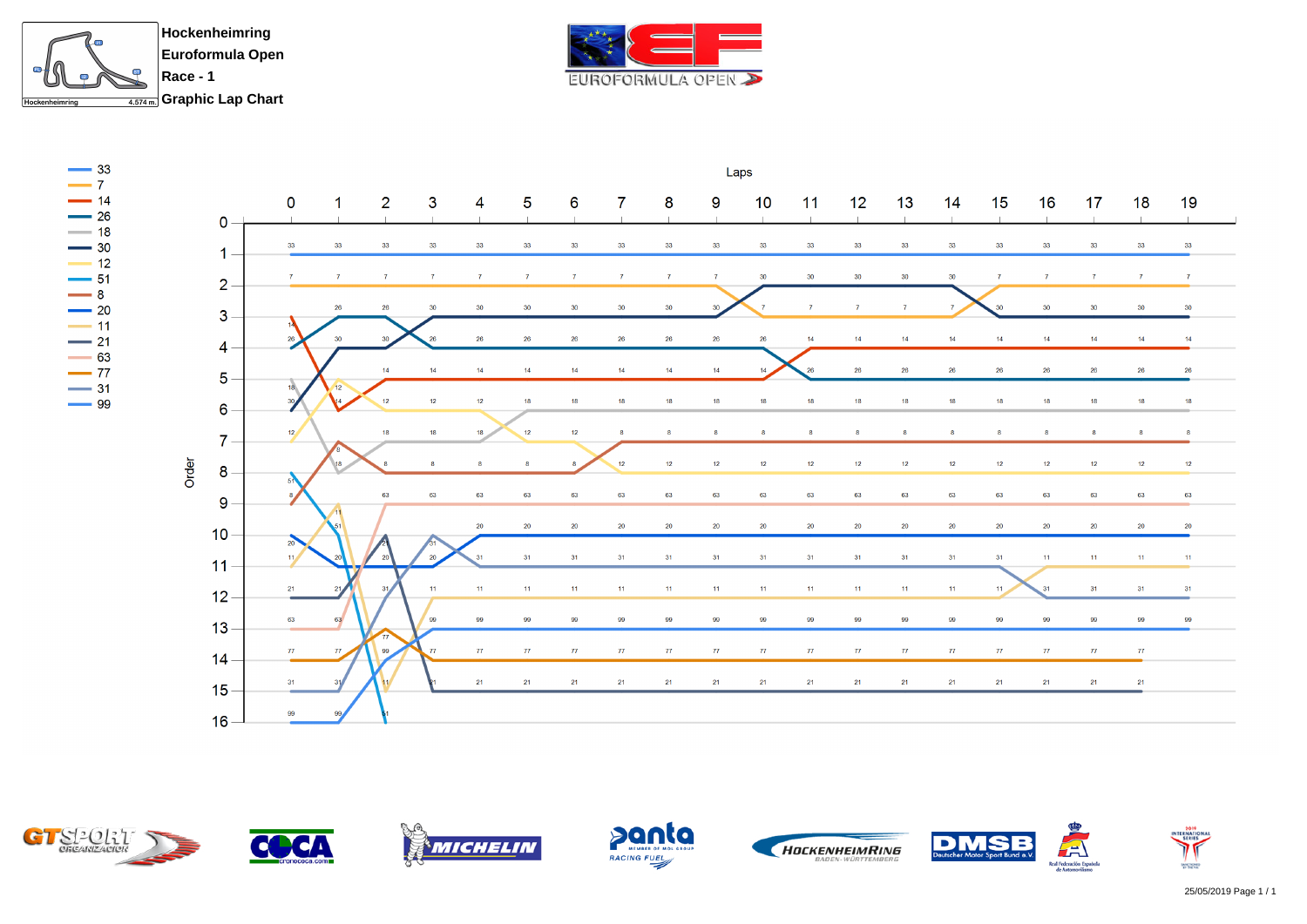



| <u>Nr.</u> | <b>In Day Time Entrant</b>         | <b>Nat Driver</b>                                        | Nat                               | <b>Cat Chassis - Engine</b> | <u>Team</u>              | In Time Stop N <sup>o</sup> | <b>Pit Time Handicap</b> | <b>Penalty</b> |
|------------|------------------------------------|----------------------------------------------------------|-----------------------------------|-----------------------------|--------------------------|-----------------------------|--------------------------|----------------|
|            | 15:33:54.441 Teo Martin Motorsport | <b>ह</b> ले Guilherme Samaia                             | $\bullet$ $\frac{\alpha}{\alpha}$ | Dallara F317 HWA            | Teo Martin Motorsport    | 5:14.998                    | 1:18.152                 |                |
|            | 15:34:27.366 Fortec Motorsport     | $\frac{1}{\sqrt{2}}$ $\frac{1}{\sqrt{2}}$ Calan Williams | 米国                                | Dallara F317 HWA            | <b>Fortec Motorsport</b> | 5:47.923                    | 42,480                   |                |